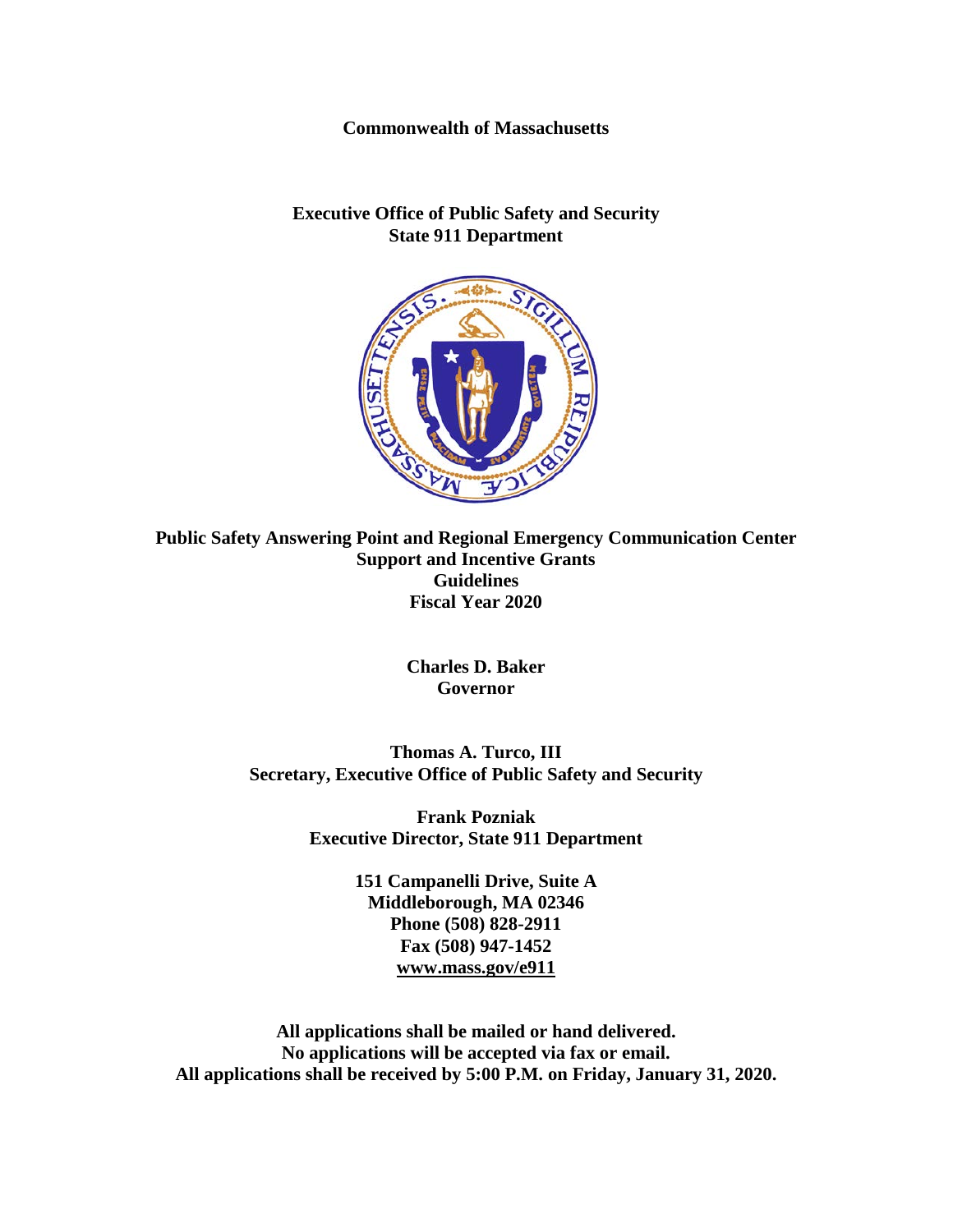**WHAT'S NEW** for the Fiscal Year 2020 State 911 Department PSAP and RECC Support and Incentive Grants

- Application deadline of January 31, 2020 (pp. 1, 14).
- \$23,464,196 allocated to grant for Fiscal Year 2020 (p. 7).
- Call Volume Year 2018 is used. Grantees that would be impacted by a decrease in call volume will receive the allocation equivalent to their Fiscal Year 2019 award (p. 7).
- Language added allowing the Department to modify specifications/quantities and/or limit authorized spending for eligible items (p. 10).
- Extension requests shall be submitted by March 27, 2020 (p. 12).
- Applicant's adherence to MassGIS reporting and filing requirements (p.14, 15).
- Language requiring Grantee to submit updated contact information added (p.15).
- Year-end budget modifications shall be submitted by March 27, 2020 (p. 17).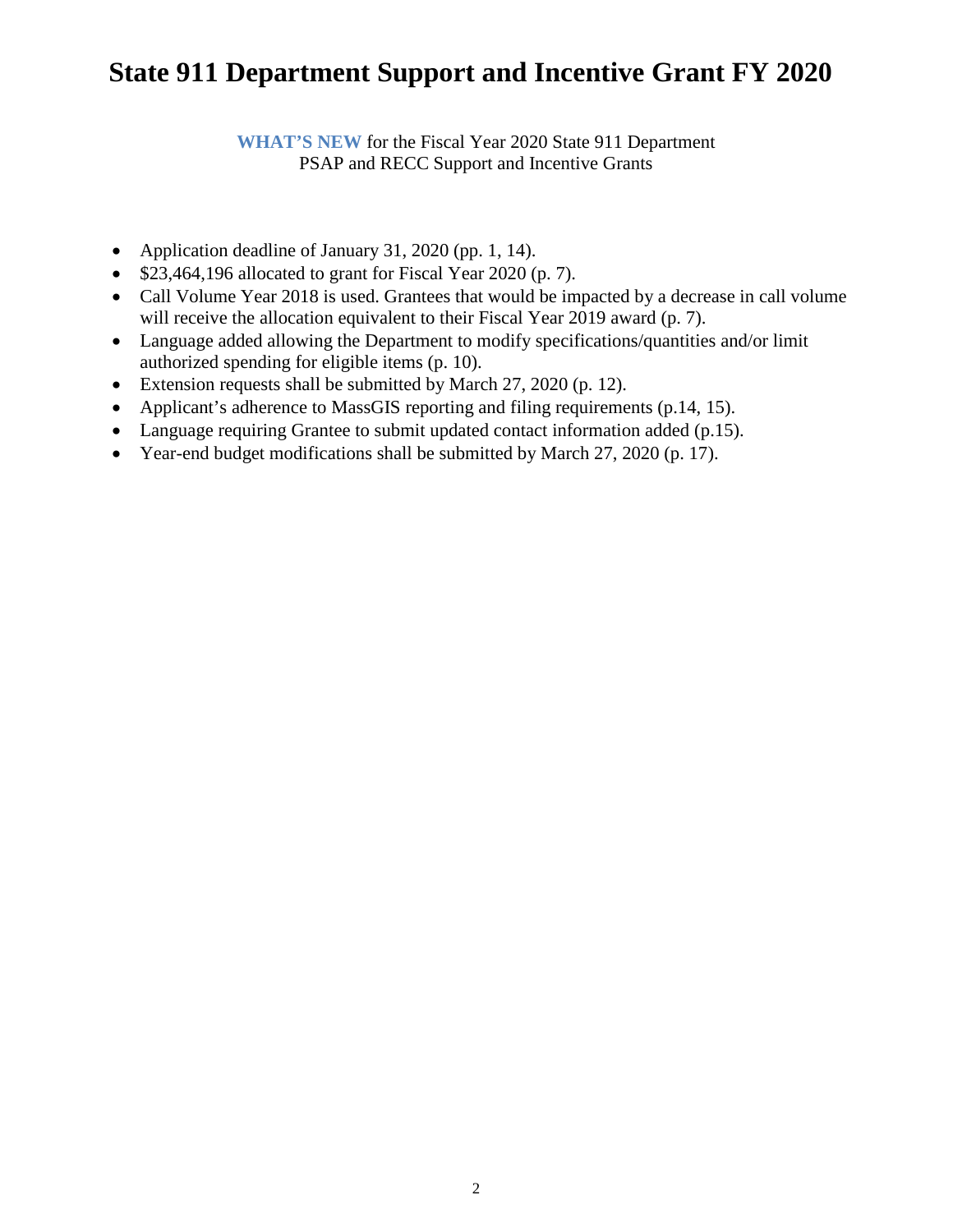## **Table of Contents**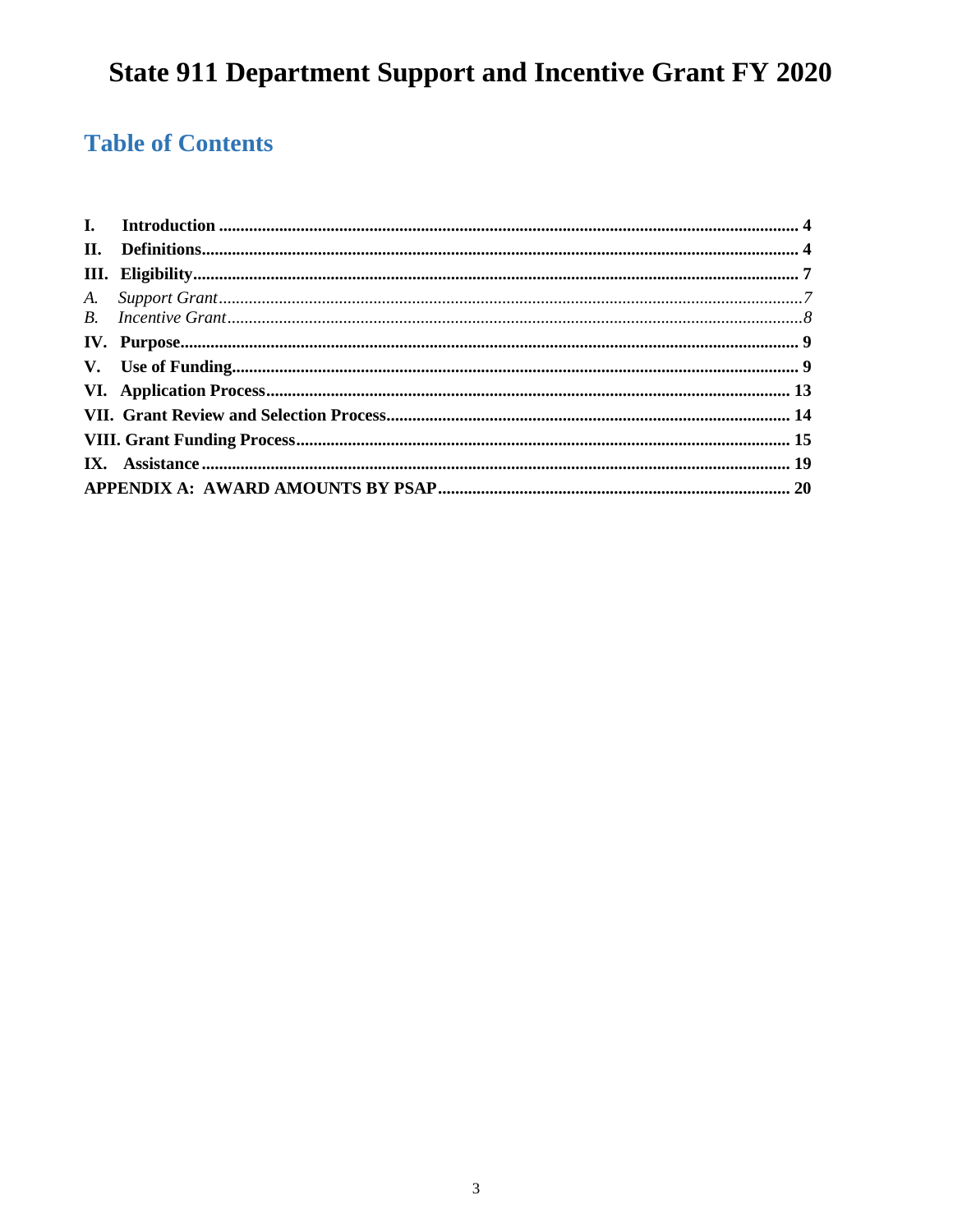### <span id="page-3-0"></span>**I. Introduction**

Governor Charles D. Baker, Secretary, Executive Office of Public Safety and Security Thomas A. Turco, III, and Executive Director of the State 911 Department Frank Pozniak are pleased to announce the availability of funding for the State 911 Department Public Safety Answering Point and Regional Emergency Communication Center Support and Incentive Grant Programs.

The State 911 Department is a department within the Executive Office of Public Safety and Security and is responsible for administering the State 911 Department Public Safety Answering Point and Regional Emergency Communication Center Support and Incentive Grant Programs. The Department invites eligible entities to submit applications for grant funds under the State 911 Department Public Safety Answering Point and Regional Emergency Communication Center Support and Incentive Grant programs. All information needed to apply, including program guidelines, is contained in these guidelines and application package.

The following guidelines have been developed for the State 911 Department Public Safety Answering Point and Regional Emergency Communication Center Support and Incentive Grants and are applicable for Fiscal Year 2020.

#### **The guidelines and funding levels will be reviewed annually by the State 911 Department and are subject to change, with State 911 Commission approval, with each funding cycle.**

The Fiscal Year 2020 Grant will begin on July 1, 2019 and run through June 30, 2020. The "Effective Date" of the individual awards shall be determined in accordance with the Commonwealth Terms and Conditions. **Except as expressly authorized herein, there shall be no reimbursement for costs incurred prior to the Effective Date of the Contract and all goods and services SHALL be received on or before June 30, 2020**. The State 911 Department is unable to guarantee funding for reimbursement requests received more than two (2) months after the close of the fiscal year under which costs were incurred.

### <span id="page-3-1"></span>**II. Definitions**

Throughout this document and related application, the following words shall, unless the context clearly requires otherwise, have the following meanings:

Commission: the State 911 Commission.

Commonwealth: the Commonwealth of Massachusetts.

Computer Aided Dispatch or CAD: a computer-based system intended to increase the efficiency and accuracy of public safety call handling and dispatching.

Coordination: assignment or request for assignment of police, fire, emergency medical resources or any combination thereof, from multiple jurisdictions to a specific incident or incidents.

Customer Premises Equipment or CPE: enhanced 911 call processing equipment located at a PSAP.

Department: the State 911 Department.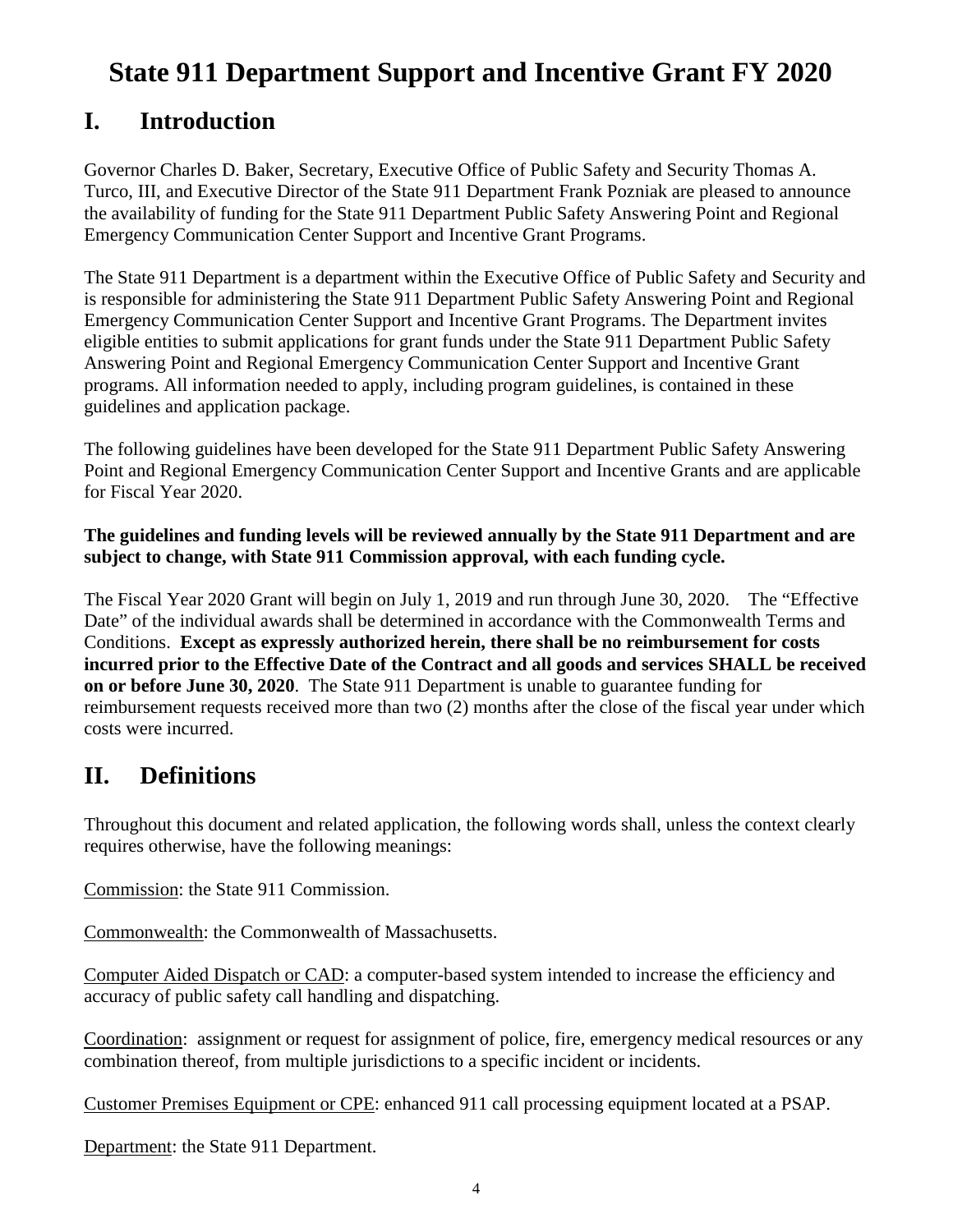Dispatch: upon receipt of a telephone, radio, alarm signal or other request for emergency services, provide a decision as to the proper action to be taken and directly select, identify and assign a specific police, fire, emergency medical resource or resources, or any combination thereof to respond to such request for service.

Enhanced 911 Fund: the fund established under M.G.L. c. 10, section 35JJ.

Enhanced 911 Service: a service consisting of communication network, database and equipment features provided for subscribers or end users of communication services enabling such subscribers or end users to reach a PSAP by dialing the digits 911, or by other means approved by the department, that directs calls to the appropriate PSAPs based on selective routing and provides the capability for automatic number identification and automatic location identification.

Enhanced 911 Telecommunicator: individual who acts in the capacity of an enhanced 911 call taker.

Electrostatic Discharge or ESD: sudden and momentary electric current that flows between two objects that are at different electrical potentials.

Executive Director: the executive director of the State 911 Department.

Governmental Body: a state board, committee, special committee, subcommittee or commission, however created or constituted within the executive or legislative branch of the commonwealth or the governing board or body of any authority established by the general court to serve a public purpose in the commonwealth or any part thereof; a board, commission, committee or subcommittee of any district, city, region or town, however elected, appointed or otherwise constituted, and the governing board of a local housing, redevelopment or similar authority, provided that such entity currently operates a PSAP or RECC or seeks approval from the Department to operate a PSAP or RECC.

Grantee: an eligible applicant that has contracted with the State 911 Department to receive funds under the State 911 Department Public Safety Answering Point and Regional Emergency Communication Center Support and Incentive Grant Programs. Only governmental bodies and municipalities are eligible to be grantees.

Jurisdiction: A municipality, the Massachusetts Development Finance Agency, or any other agency or entity established by legislation to carry out similar municipal purposes and powers as the Massachusetts Development Finance Agency.

Limited Secondary PSAP: a PSAP equipped, at a minimum, with automatic number identification and automatic location identification display or printout capability. It receives 911 calls only if transferred from the primary PSAP. Data sent to a limited secondary PSAP cannot be re-routed to another location and may not necessarily be transmitted simultaneously with the voice call.

Municipality: Any city or town within the Commonwealth.

Primary PSAP: a PSAP equipped with automatic number identification and automatic location identification displays, and is the first point of reception of a 911 call. It serves the municipality in which it is located.

Private Safety Department: an entity, except for a municipality or public safety department that provides emergency police, fire, ambulance or medical services.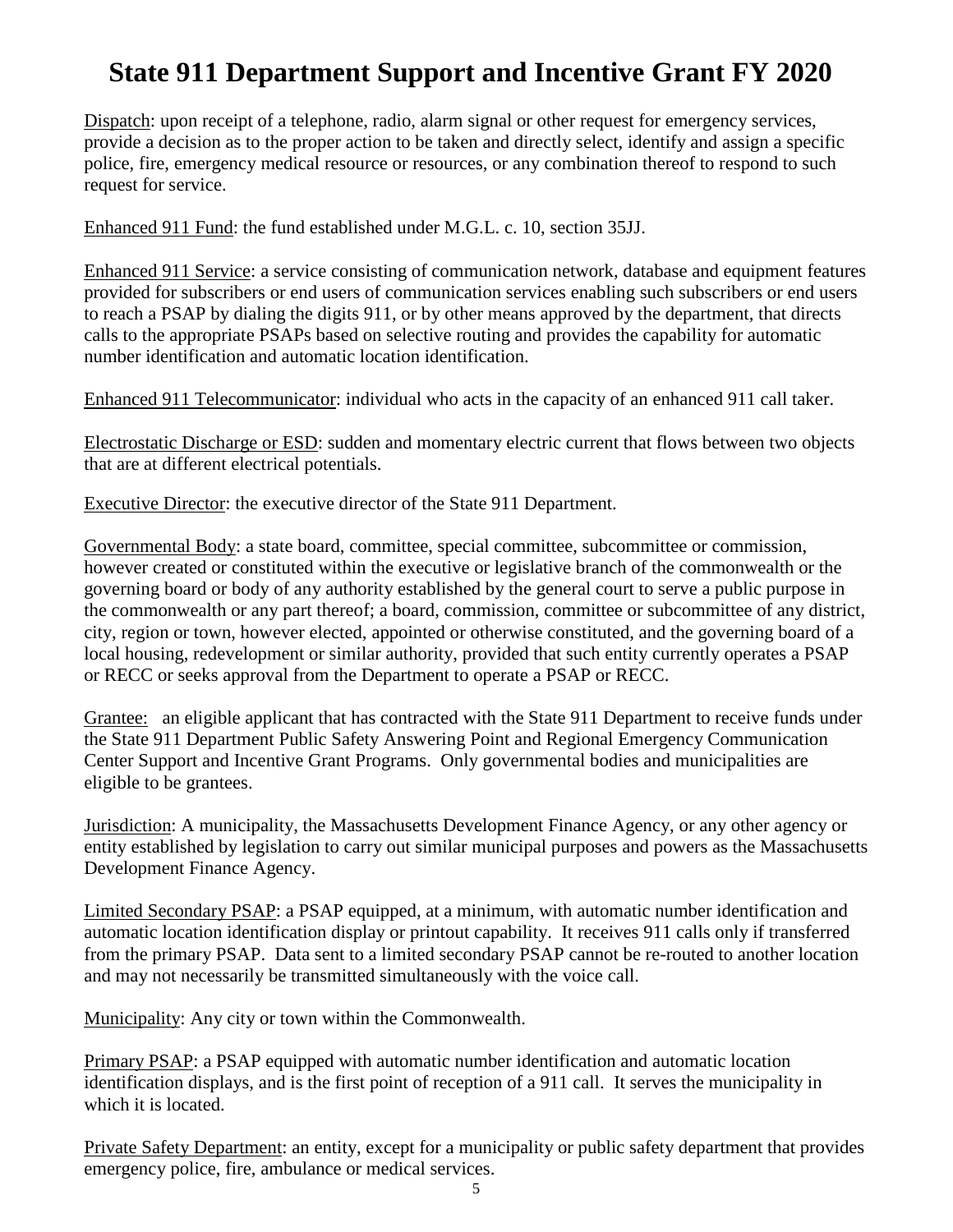Program: the State 911 Department Public Safety Answering Point and Regional Emergency Communication Center Support and Incentive Grants Program.

Public Safety Answering Point or PSAP: a facility assigned the responsibility of receiving 911 calls, and as appropriate, directly dispatching emergency response services or transferring or relaying emergency 911 calls to other public or private safety agencies or other PSAPs.

Public Safety Department: a functional division of a municipality or a state that provides firefighting, law enforcement, ambulance, medical or other emergency services.

Radio Console: the control panel or interface comprised of hardware, including common control hardware, and software components used to monitor, control, and integrate multiple public safety radios or radio systems by a dispatcher in a PSAP using a common microphone, speaker and user interface. This does not include any radio system components.

Radio Systems: base station, portable and mobile radios and related components, including but not limited to, antennas, antenna towers, amplifiers, receivers, and repeaters.

Regional Dispatch: providing dispatch services for two or more public safety departments that serve two or more jurisdictions.

Regional Emergency Communication Center or RECC: a facility operated by or on behalf of 2 or more municipalities or governmental bodies, or combination thereof, as approved by the Department, that enter into an agreement for the establishment and provision of regional dispatch and coordination of emergency services for all such municipalities or governmental bodies including, but not limited to, a regional PSAP that provides enhanced 911 service and police, fire protection, and emergency medical services dispatch, including services provided by a private safety department. The regional PSAP portion of the center shall be equipped with automatic number identification and automatic location identification displays, as approved by the department, and is the first point of reception of a 911 call.

Regional PSAP: a PSAP operated by or on behalf of 2 or more municipalities or governmental bodies, or combination thereof, approved by the Department, for the operation of enhanced 911call taking and call transfer activities. A regional PSAP may also be engaged in, by agreement, the dispatching or control of public safety resources serving some or all of the municipalities or governmental bodies that comprise the regional PSAP, including where services are provided by a private safety department. If the regional PSAP serves all such municipalities or governmental bodies for the operation of enhanced 911 call taking and call transfer activities and dispatch services including where some dispatch services are provided by a private safety department, it shall be considered a regional emergency communication center. The regional PSAP shall be equipped with automatic number identification and automatic location identification displays, as approved by the department, and is the first point of reception of a 911 call.

Regional Secondary PSAP: a facility operated by or on behalf of 3 or more municipalities or governmental bodies, or a combination thereof, approved by the Department, that enter into an agreement for the establishment and provision of regional dispatch and coordination of either police, fire protection or emergency medical services, or any combination thereof. A regional secondary PSAP is equipped with automatic number identification and automatic location identification displays. It receives 911 calls only when transferred from a primary or regional PSAP or on an alternative routing basis when calls cannot be completed to the primary or regional PSAP.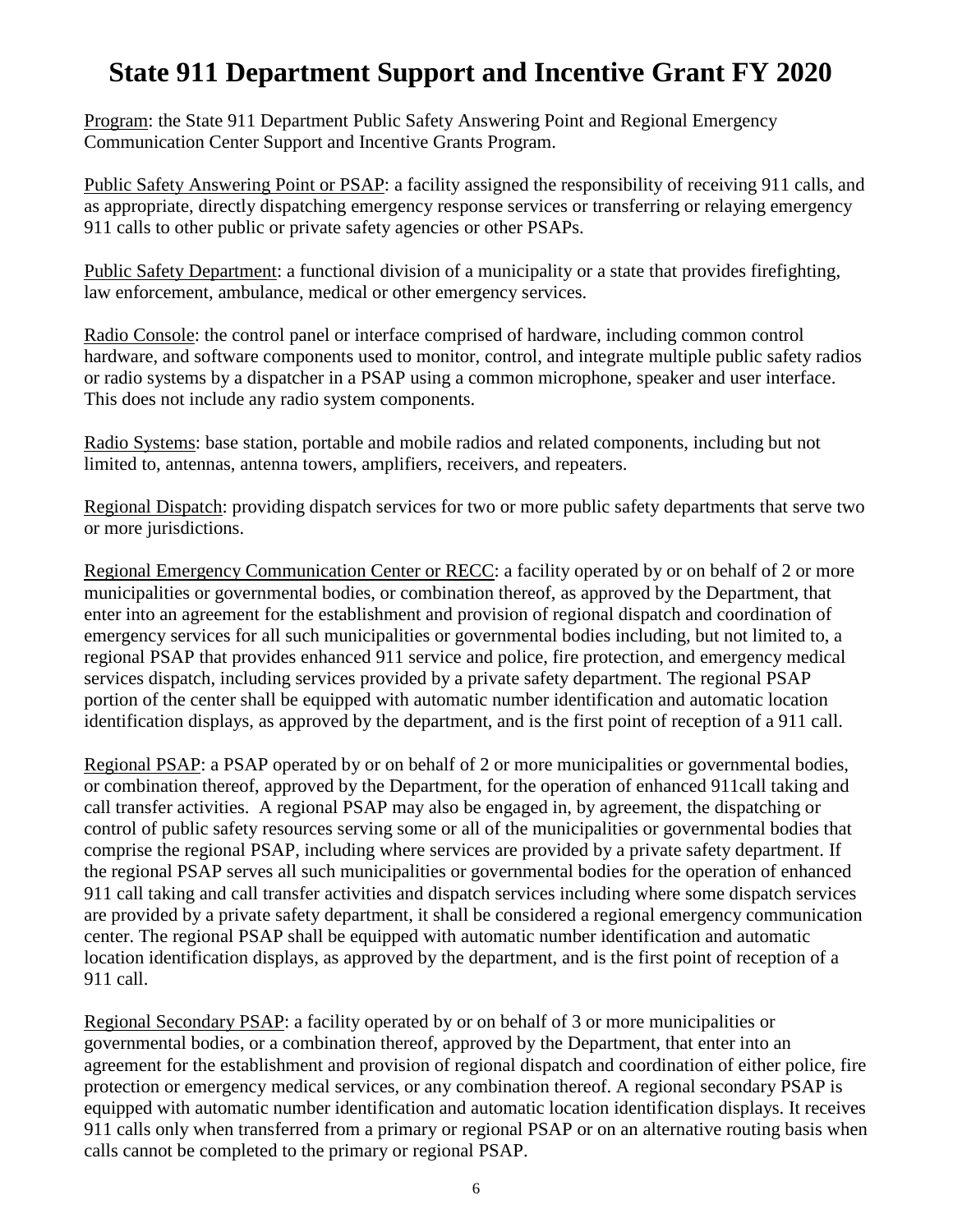Ringing PSAP: a PSAP equipped for receipt of voice communications only, and may not operate 24 hours each day. It receives 911 calls that are transferred from the primary PSAP.

Salary: compensation paid to full-time and part-time employees to include straight time, overtime, contract differentials, sick, vacation, and personal leave; associated fringe benefits and/or indirect costs as applied by a municipality or the Commonwealth. Salary does not include contractual reimbursements prior to the contract effective date, lump sum payments (e.g., lump sum educational incentive payments, longevity payments, etc.), buy-outs and/or extended sick, extended vacation, or extended personal leave.

Secondary PSAP: a PSAP equipped with ANI and ALI displays. It receives 911 calls only when they are transferred from the primary PSAP or on an alternative routing basis when calls cannot be completed to the primary PSAP.

Wireless State Police PSAP: a state police facility assigned the responsibility of primarily or entirely receiving wireless 911 calls and, as appropriate, directly dispatching emergency response services or transferring or relaying emergency 911 calls to other public or private safety departments or other PSAPs.

Wireline Enhanced 911 Service: service provided by a wireline carrier that connects a subscriber dialing or entering the digits 911 to a PSAP.

### <span id="page-6-0"></span>**III. Eligibility**

### <span id="page-6-1"></span>A. Support Grant

Primary PSAPs, regional PSAPs, regional secondary PSAPs, and RECCs are eligible to participate in the Program and are eligible to receive support grant funding.

For Fiscal Year 2020, \$23,464,196 of the total surcharge revenues of the previous fiscal year shall be allocated to the support grant awards.

Support grant awards shall be disbursed according to a formula that weighs both 911 call volume and population served.<sup>[1](#page-6-2)</sup>

Primary PSAPs that accept wireless 911 calls directly shall receive additional support grant funding as follows: [2](#page-6-3)

| <b>Population Served</b> | <b>Funding Amount</b> |
|--------------------------|-----------------------|
| $0-25,000$               | \$12,500              |
| 25,001-50,000            | \$25,000              |
| 50,001-100,000           | \$50,000              |
| $100,001$ or greater     | \$75,000              |

<span id="page-6-2"></span><sup>&</sup>lt;sup>1</sup> 2018 Call Volume and 2010 U.S. Census will be utilized for Fiscal Year 2020. For Fiscal Year 2020, awards will be adjusted so that awardees impacted by a decrease in call volume will receive the allocation equivalent to their Fiscal Year 2019 award.

<span id="page-6-3"></span><sup>2</sup> The primary PSAP shall accept wireless 911 calls for all communities served.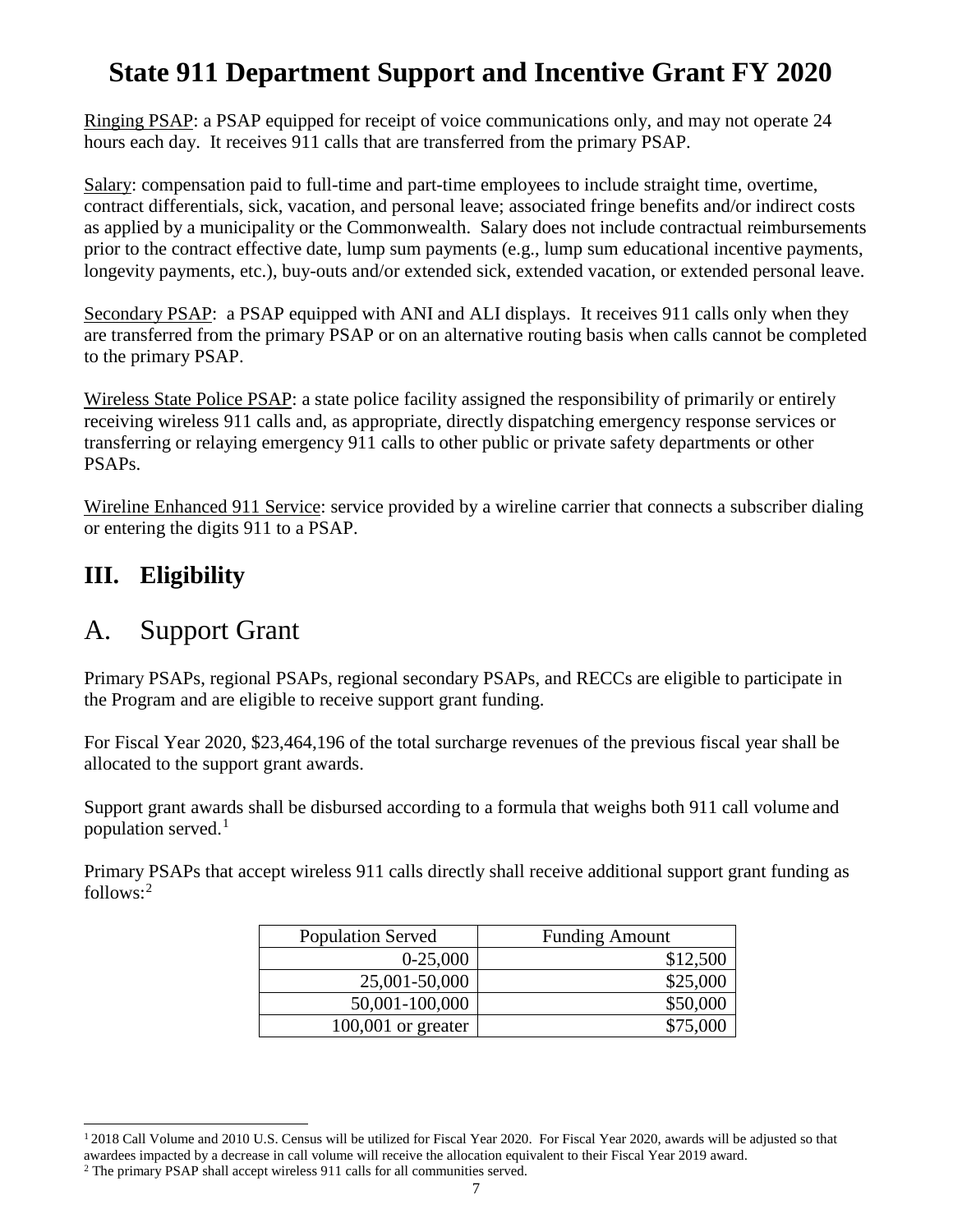Existing regional PSAPs and RECCs that accept wireless 911 calls directly shall receive additional support grant funding as follows<sup>[3](#page-7-1)</sup>:

| <b>Population Served</b> | <b>Funding Amount</b> |
|--------------------------|-----------------------|
| $0-25,000$               | \$25,000              |
| 25,001-50,000            | \$50,000              |
| 50,001-100,000           | \$100,000             |
| $100,001$ or greater     | \$150,000             |

A complete listing of eligible award amounts by PSAP can be found in Appendix A - Award Amounts by PSAP.

### <span id="page-7-0"></span>B. Incentive Grant

In addition to amounts allocated as part of the above support grant, existing regional PSAPs and RECCs are eligible to receive additional incentive grant funding through the Program based on the following allocation formula:

- i) for regional PSAPs serving 2 municipalities, .75 of 1 percent of the total surcharge revenues of the previous fiscal year;
- ii) for regional PSAPs serving 3 to 9 municipalities, a minimum of  $1\frac{1}{2}$  percent of the total surcharge revenues of the previous fiscal year;
- iii) for regional PSAPs serving 10 or more municipalities,  $1\frac{1}{2}$  percent of the total surcharge revenues of the previous fiscal year; and
- iv) for regional emergency communication centers, 10 per cent of the total surcharge revenues of the previous fiscal year.

Funds shall be disbursed according to a formula that weighs both 911 call volume and population served. <sup>1</sup> A listing of the allocations available under the incentive grant by category i to iv above can be found in Appendix A- Award Amounts by PSAP.

Existing regional PSAPs and RECCs that expand by adding at least one (1) additional PSAP shall be eligible to apply for funds to be allocated based on the population formula set forth in the chart below. Such additional grant funding shall be, for each PSAP that is added to the applicant or after January 1, 2015, the greater of: the amount that would otherwise have been allocated to the applicant for the fiscal year, pro-rated to allow for funding for the remainder of the grant cycle, for the addition of the PSAP(s), or the dollar amount set forth in the chart below.

| Increase in Population Served <sup>4</sup> | Funding Amount/ | Funding Amount/ |
|--------------------------------------------|-----------------|-----------------|
| (per PSAP added)                           | <b>RECCs</b>    | Regional PSAPs  |
| $0-25,000$                                 | \$25,000        | \$12,500        |
| 25,001-50,000                              | \$50,000        | \$25,000        |
| 50,001-100,000                             | \$75,000        | \$37,500        |
| $100,001$ or greater                       | \$100,000       | \$50,000        |

<span id="page-7-1"></span> $\overline{a}$ 3 The RECC/regional PSAP shall accept wireless 911 calls for all communities served.

<span id="page-7-2"></span><sup>4</sup> 2010 U.S. Census will be utilized.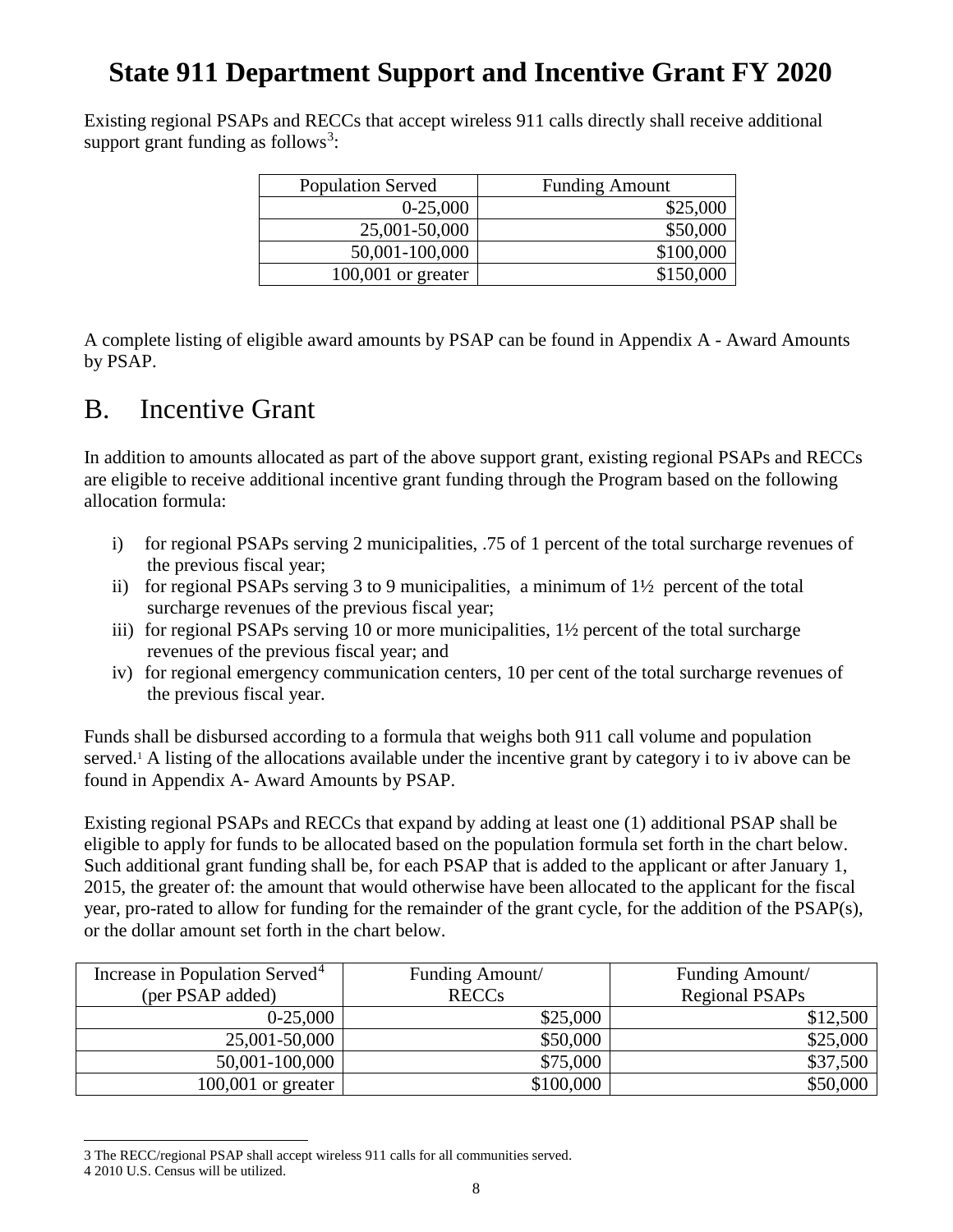The percentages in clauses i to iv, inclusive, and the percentages of the total amounts allocated to each grantee eligible within such clauses i through iv may be adjusted by the State 911 Commission to ensure a proper allocation of incentive funds as more regional PSAPs and RECCs are added.

The amount allocated to a grantee or grantees under the Support and/or Incentive Grants may be adjusted or capped. In addition, should the status and/or dynamic of a primary PSAP, regional PSAP, RECC or regional secondary PSAP change during this funding cycle, the State 911 Department may take the following actions:

- Should a primary PSAP, regional PSAP, RECC, or regional secondary PSAP cease to exist, said PSAP will no longer be eligible for funding under the Support and/or Incentive Grants. The contract shall be terminated immediately;
- Should a primary PSAP, regional PSAP, RECC, or regional secondary PSAP increase its capacity through consolidation with another PSAP(s) or accepting wireless 911 calls directly, the State 911 Department will re-calculate the eligible award amount taking into account the increased population and call volume and, if applicable, the charts above, or an amount determined by the State 911 Department. This new allocation would then be off-set by the funding already received and the difference would be pro-rated to allow for funding for the balance of the grant cycle.
- The State 911 Department may limit allowable expenses and/or approved categories of expenses for a PSAP that is regionalizing.

#### <span id="page-8-0"></span>**IV. Purpose**

Funding for the State 911 Department Public Safety Answering Point and Regional Emergency Communication Center Support and Incentive Grants comes from a portion of revenues received pursuant to M.G.L. Chapter 6A, Section 18H. The purpose of the State 911 Department Public Safety Answering Point and Regional Emergency Communication Center Support and Incentive Grants is to assist PSAPs and RECCs in providing enhanced 911 service and to encourage the development of regional PSAPs, regional secondary PSAPs, and RECCs.

#### <span id="page-8-1"></span>**V. Use of Funding**

Grantees may only use grant funds for the purposes listed below. Use of all grant funding shall be: (a) related to the provision of enhanced 911 service; and (b) approved by the State 911 Department. Funds shall not be used for any equipment, personnel or services that are not directly related to the provision of enhanced 911 service. The State 911 Department reserves the right to reject the funding of items that are equivalent to items that have been purchased with State 911 Department grant funds and are still within their industry standard accepted shelve lives. Additionally, the State 911 Department reserves the right, consistent with these guidelines, to provide or deny funding for types or classes of items that have been permitted or denied in prior grant cycles.

The State 911 Department will allow funding for the purchase or lease of equipment and for debt service on equipment, including without limitation, principal and interest payments on loans, notes, and bonds. The State 911 Department will allow grantees to assign lease, debt service, and/or or incremental purchase costs to this grant. However, any and all funding requested under this grant program shall be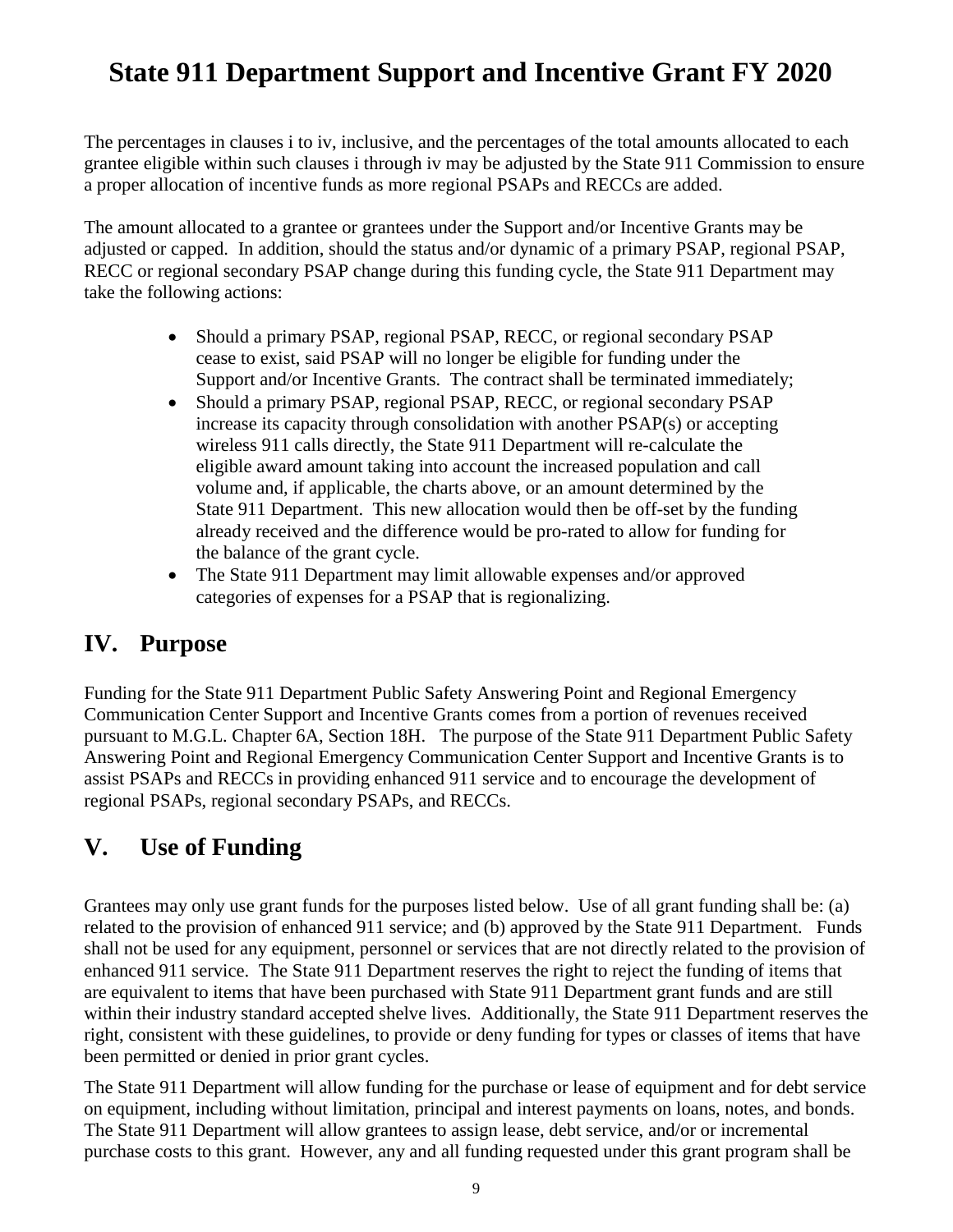for goods and/or services received. Funding will not be disbursed for obligations made without receipt of goods/services. The State 911 Department makes no guarantee of funding from year to year and does not assume any obligation, as guarantor or otherwise, under any purchase, lease, or debt instrument.

#### **Allowable Expenses**

Unless otherwise noted, primary PSAPs, regional PSAPs, regional secondary PSAPs, and RECCs shall be eligible to receive reimbursement of allowable expenses related to the categories below. Primary PSAPs, regional PSAPs, and RECCs who transfer 911 calls to a secondary PSAP or when 911 calls are routed to a secondary PSAP on an alternative routing basis may be reimbursed for the allowable expenses of such secondary PSAP. Funding shall not be available for expenses of a ringing PSAP or a limited secondary PSAP, except where such limited secondary PSAP is the certified emergency medical dispatch resource for the PSAP.

The State 911 Department reserves the right to request modifications to specifications and/or quantities contained in the quotes/statement of works submitted under this grant program. Further, the State 911 Department reserves the right to limit funding for the purchase of commodities and services noted in the quotes/statement of works submitted under the grant program.

**A. Enhanced 911 Telecommunicator Personnel Costs** – to defray the costs of salary for enhanced 911 telecommunicator personnel, including enhanced 911 telecommunicators who are emergency communications dispatchers or supervisors. In order to be eligible for such funding, a grantee shall show that the personnel costs to be reimbursed: (1) cover only personnel who are trained and certified as an enhanced 911 telecommunicator in accordance with the requirements of the State 911 Department, or are in the process of obtaining such certification, in accordance with the requirements of the State 911 Department; and (2) except as otherwise approved by the State 911 Department, are solely for hours in which such personnel are working in the capacity of an enhanced 911 telecommunicator as their primary job function. Reimbursement may be allowed for straight time costs for on the job training for new telecommunicators who are in the process of obtaining certification as an enhanced 911 telecommunicator, in accordance with the requirements of the State 911 Department. Reimbursement for personnel costs related to training may be allowed only for training courses that have been approved by the State 911 Department under the Fiscal Year 2020 State 911 Department Training Grant, or with the prior written approval of the State 911 Department. Reimbursement for personnel costs for individuals who have other primary job duties not directly related to enhanced 911 service, such as firefighters or police officers who may occasionally be assigned PSAP enhanced 911 telecommunicator duty, may be allowed only for the documented hours in which the employee is acting primarily in the capacity of an enhanced 911 telecommunicator. For example, if a police officer or firefighter is assigned to work as an enhanced 911 telecommunicator 1 day a week, funding from these grants may only be used to cover the portion of such firefighter or police officer's salary for the 1 day a week that he or she is assigned to enhanced 911 telecommunicator duty. Funding awarded through these grants shall be assigned to specific identified personnel, and the funding shall be applied to the personnel costs associated with such specific identified personnel.

All wage reimbursements authorized under this Program shall be allocated by the grantee in adherence with applicable collective bargaining agreements. However, the State 911 Department is not bound by or required to adhere to grantee collective bargaining agreements when determining allocations or reimbursements.

Certified enhanced 911 telecommunicators for whom reimbursement requests are submitted shall be identified on the Personnel Costs form contained in the Application Package. A PSAP may add a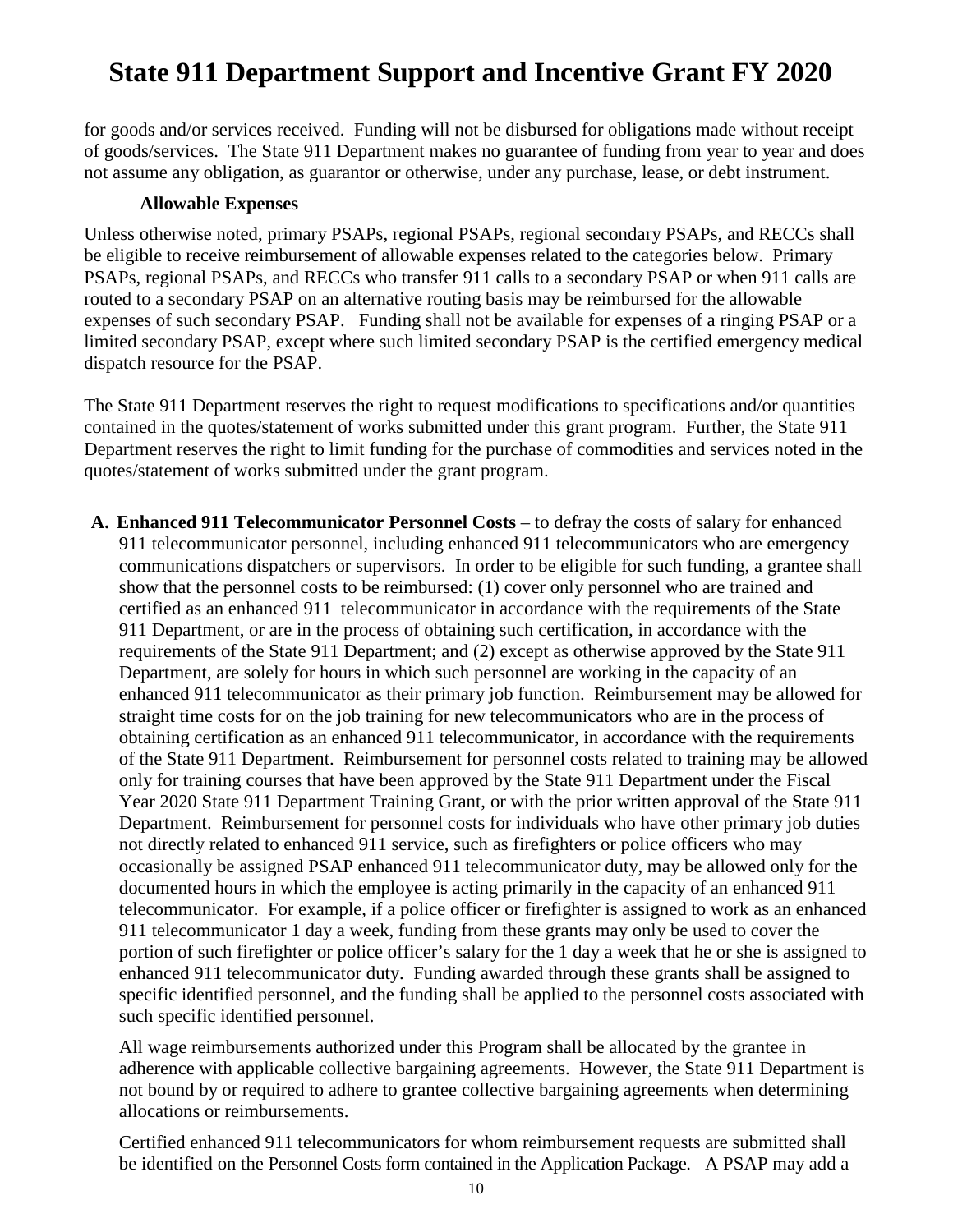certified enhanced 911 telecommunicator following the award of the grant by submitting a request to [911DeptGrants@mass.gov.](mailto:911DeptGrants@mass.gov) Said request shall contain the information noted on the Personnel Costs form contained in the Application Package and shall provide documentation of the required certifications received from attendance at courses hosted by an entity other than the State 911 Department. Such request shall be submitted by an authorized signatory. The State 911 Department will review the request and advise, in writing, whether or not the request has been approved.

- **B. Heat, Ventilation, Air Conditioning and Other Environmental Control Equipment –** to defray costs associated with the acquisition and maintenance of heat, ventilation and air-conditioning equipment and other environmental control equipment. Such funds may only be used to purchase, install, replace, maintain, operate and/or upgrade such equipment used in the physical space used for the provision of enhanced 911 service.
- **C. Computer-aided Dispatch Systems –** to defray costs associated with the purchase, installation, replacement, maintenance and/or upgrade of CAD hardware and software used by emergency communication dispatchers, call takers, and 911 operators in primary PSAPs, regional PSAPs, regional secondary PSAPs, and RECCs to initiate public safety calls for service and dispatch, and to maintain the status of responding resources in the field. Funds may be used for mobile devices that are linked to a CAD system. Primary PSAPs may not use funding for records management systems, whether or not part of a CAD system. Regional PSAPs and RECCs may apply for funding for records management systems.
- **D. Radio Consoles** to defray costs associated with the purchase, installation, replacement, maintenance, and/or upgrade of radio consoles to be used at primary PSAPs, regional PSAPs, regional secondary PSAPs, and RECCs. Such funds may only be used to purchase, install, replace, maintain, and/or upgrade such radio consoles used in the physical space used for the provision of enhanced 911 service. All radio consoles shall comply with EOPSS Statewide Interoperability Emergency Committee ("SIEC") special conditions, as may be amended from time to time. The State 911 Department will submit requests for such funding to the SIEC and/or the Statewide Interoperability Coordinator ("SWIC") for review and confirmation that the requested item(s) comply with the SIEC special conditions. The SIEC special conditions are available at: [http://www.mass.gov/eopss/docs/ogr/homesec/sd-siec-specialconditionsradiofrequenciesdec09.pdf.](http://www.mass.gov/eopss/docs/ogr/homesec/sd-siec-specialconditionsradiofrequenciesdec09.pdf)

Questions relating to the SIEC special conditions should be directed to the SWIC. You may e-mail the SWIC at [MA.SWIC@mass.gov.](mailto:MA.SWIC@mass.gov)

- **E**. **Console Furniture and Dispatcher Chairs**  to defray costs associated with the purchase, installation, replacement, maintenance, and/or upgrade of console furniture and dispatcher chairs necessary for enhanced 911 telecommunicators working at primary PSAPs, regional PSAPs, regional secondary PSAPs, and RECCs to perform their jobs effectively and in an ergonomically appropriate manner. Such funds may only be used to purchase, install, replace, maintain, and/or upgrade such console furniture and dispatcher chairs, including shelving, storage cabinets, and rotary resource files, used in the physical space used for the provision of enhanced 911 service.
- **F. Fire Alarm Receiving and Alerting Equipment Associated with Providing Enhanced 911 Service**– to defray costs associated with the purchase, installation, replacement, maintenance, and/or update of fire alarm receiving and alerting equipment used at primary PSAPs, regional PSAPs, regional secondary PSAPs, and RECCs. Funding may be used to purchase, install, replace, maintain, and/or update systems used by such PSAPs to alert remote station personnel of emergency responses,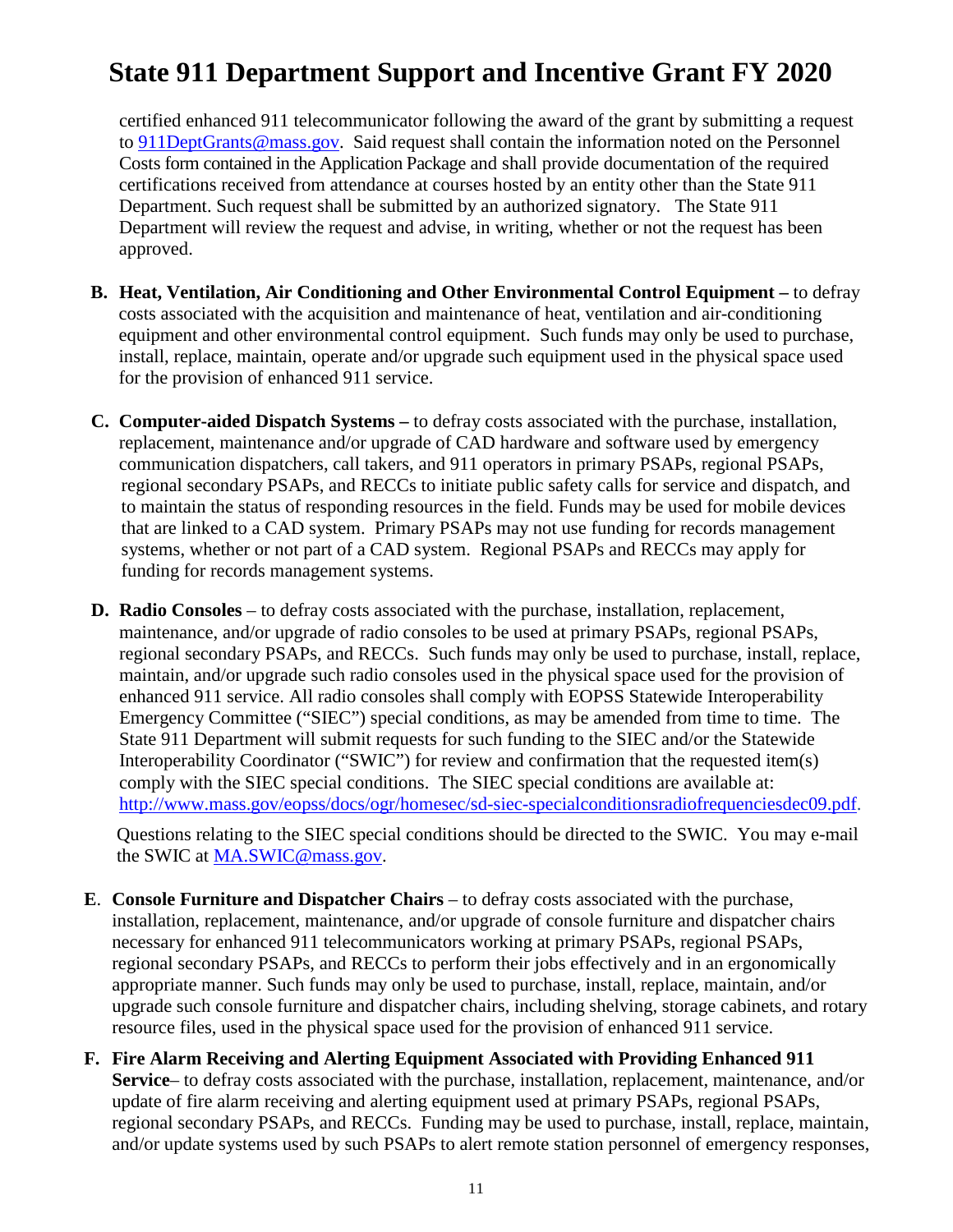including hardware and components installed within remote station locations. Funding for street or structure based cable or radio fire alarm boxes and related hardware is not permitted.

#### **G**. **Other Equipment and Related Maintenance Associated with Providing Enhanced 911 Service**–

to defray costs associated with the purchase, installation, replacement, and/or maintenance of other equipment used in the physical space used for the provision of enhanced 911 service, except as otherwise approved by the State 911 Department, based on supporting documentation that the physical space used for the provision of enhanced 911 service is inadequate to house the equipment, or except as otherwise approved by the State 911 Department based on supporting documentation. Funding may be used for, but is not limited to: support technology (such as printers, headsets, and call recorders); supplies (such as disc and printer cartridges); hardware and support costs (excluding monthly recurring telephone service costs) for telephones; acoustic wall and/or ceiling coverings; ESD-resistant flooring; lighting; and security equipment used for securing access to the PSAP to prevent entry by the public or unauthorized personnel.

#### **H**. **Regional PSAPs and RECCs ONLY:**

**Public Safety Radio Systems –** to defray costs associated with the acquisition and maintenance of radio systems (including circuit costs for connectivity) used for police, fire, emergency medical services, and/or emergency management communications. All radio systems shall comply with EOPSS Statewide Interoperability Emergency Committee ("SIEC") special conditions, as may be amended from time to time. The State 911 Department will submit requests for such funding to the SIEC and/or the Statewide Interoperability Coordinator ("SWIC") for review and confirmation that the requested item(s) comply with the SIEC special conditions. The SIEC special conditions are available at: [http://www.mass.gov/eopss/docs/ogr/homesec/sd-siec](http://www.mass.gov/eopss/docs/ogr/homesec/sd-siec-specialconditionsradiofrequenciesdec09.pdf)[specialconditionsradiofrequenciesdec09.pdf.](http://www.mass.gov/eopss/docs/ogr/homesec/sd-siec-specialconditionsradiofrequenciesdec09.pdf)

Questions relating to the SIEC guidelines should be directed to the SWIC. Send email to [MA.SWIC@mass.gov.](mailto:MA.SWIC@mass.gov)

Only Regional PSAPs and RECCs are eligible for funding in this category.

#### **I**. **Regional Secondary PSAPs ONLY:**

**Regional Secondary PSAP 911 Customer Premises Equipment Maintenance** – to defray costs associated with maintaining PSAP 911 customer premises equipment. ONLY regional secondary PSAPs are eligible for funding in this category.

(The Department assumes the responsibility of all costs for maintenance of CPE at all primary PSAPs and regional PSAPs and RECCs). Note: Regional Secondary PSAPs are eligible for the purchase, installation and/or upgrade of CPE equipment under the State 911 Department Regional PSAP and Regional Secondary PSAP and RECC Development Grant.

**All goods and services SHALL be received on or before June 30, 2020 to be eligible for reimbursement under the Fiscal Year 2020 State 911 Department Public Safety Answering Point and Regional Emergency Communication Center Support and Incentive Grants.**

**The State 911 Department may grant an extension, not to exceed ninety (90) days from the end of the contract period, for the receipt of goods and services after June 30, 2020 if the grantee demonstrates to the satisfaction of the State 911 Department that the goods and services will not**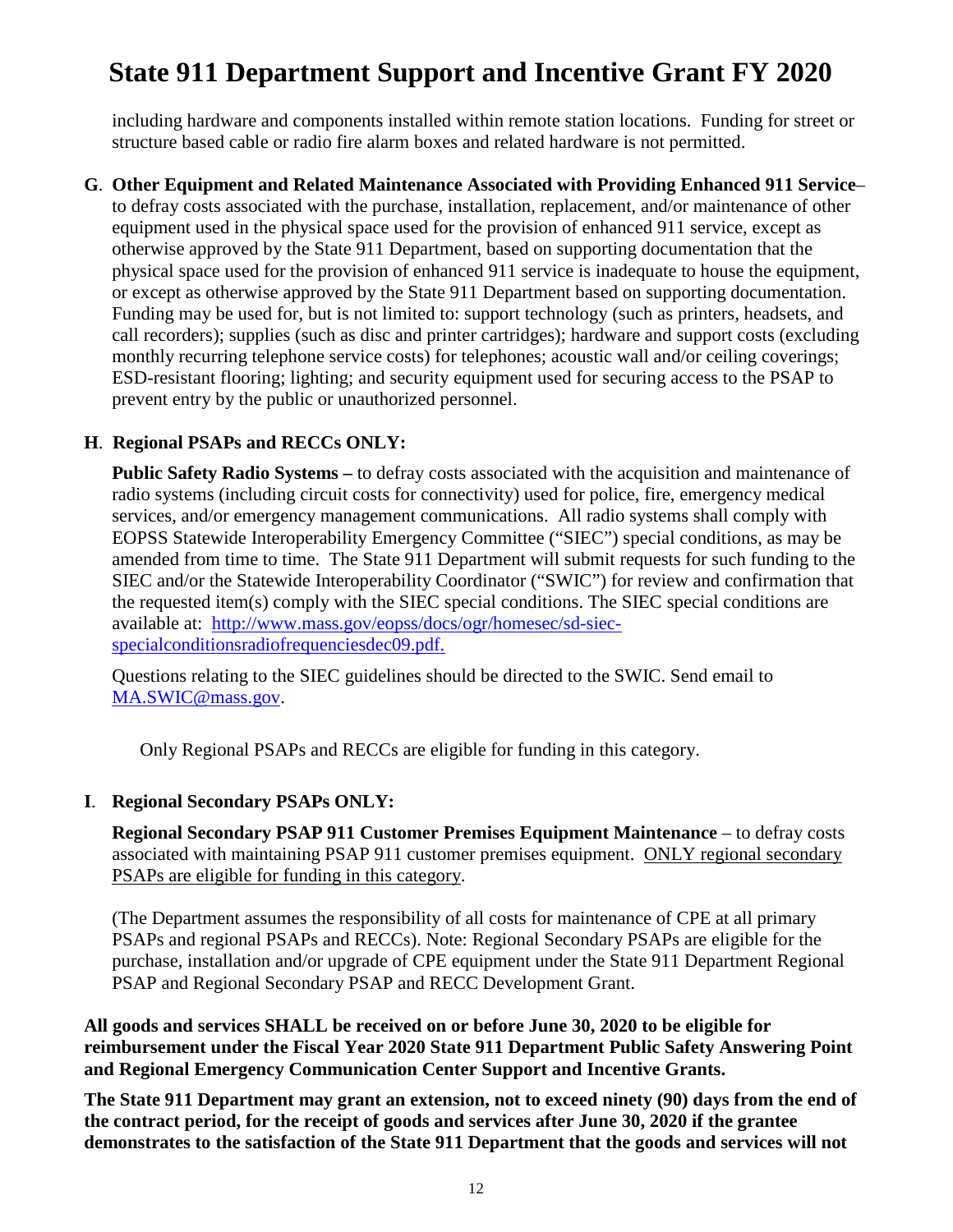**be received on or before June 30, 2020 solely as the result of the vendor's inability to deliver such goods and services, through no fault of the grantee, on or before June 30, 2020. Any request for an extension shall be made on or before March 27, 2020 and shall be supported by appropriate documentation. Failure to request an extension on or before March 27, 2020 may result in denial of said request and denial of reimbursement for any and all costs associated with goods/services not received on or before June 30, 2020.**

All technology or telecommunications related goods or services must be compliant with applicable laws, rules, regulations, and standards. Grantees shall specify that they have referenced [https://www.mass.gov/it-accessibility,](https://www.mass.gov/it-accessibility) [https://www.access-board.gov/,](https://www.access-board.gov/) the Massachusetts Architectural Access Board regulations at [https://www.mass.gov/orgs/architectural-access-board,](https://www.mass.gov/orgs/architectural-access-board) and the Massachusetts Office on Disability standards and best practices at [https://www.mass.gov/disability](https://www.mass.gov/disability-rights-resources)[rights-resources](https://www.mass.gov/disability-rights-resources) to determine what laws, rules, and standards apply and what efforts they have made to ensure specific compliance therewith. Failure to make adequate ascertains of compliance will result in denial of funding for the requested goods or services.

### <span id="page-12-0"></span>**VI. Application Process**

All applicants shall submit to the State 911 Department one (1) original, including budget worksheet and detail narrative, supporting documentation, a fully executed Commonwealth of Massachusetts Contract Authorized Signatory Listing, including notary page(s) and completion of the highlighted areas of the Commonwealth's Standard Contract Form signed by an authorized signatory for the grant.

In addition, regional PSAPs and RECCs shall submit, with their grant application, a copy of the current fiscal year and previous fiscal year's detailed Departmental budget supporting the applicant and an organizational chart that clearly defines all positions. Other applicants shall provide this information upon request. Regional PSAPs and RECCs shall also provide a current inter-municipal agreement, district agreement, joint service agreement, service exchange agreement, or other equivalent formal, binding contract ("IMA"). Submissions must be detailed by line item showing all operational costs, including salaries and related overtime in support of running the operations. All funding sources, including 911 funds, must be included in this submission.

#### Budget Worksheet and Detail Narrative:

- Use the worksheet provided to summarize the amounts planned to be spent in each category.
- Use the narrative section to explain, in detail, the basis of the funding in each category. Be as specific as possible and include quotes, brand names and model numbers where applicable and available. For example, if the grantee has \$1,000.00 in the "furniture, chairs" column, the grantee shall justify the computation of that budget item in the narrative such as "4 Acme model EZ dispatch chairs at \$250.00 per chair."

#### **PLEASE DO NOT SUBMIT BLANK PAGES FOR WHICH NO FUNDING IS REQUESTED.**

#### **THE APPLICATION SHALL NOT BE DOUBLE SIDED.**

**All applications must be signed and submitted by an authorized signatory of the applicant.**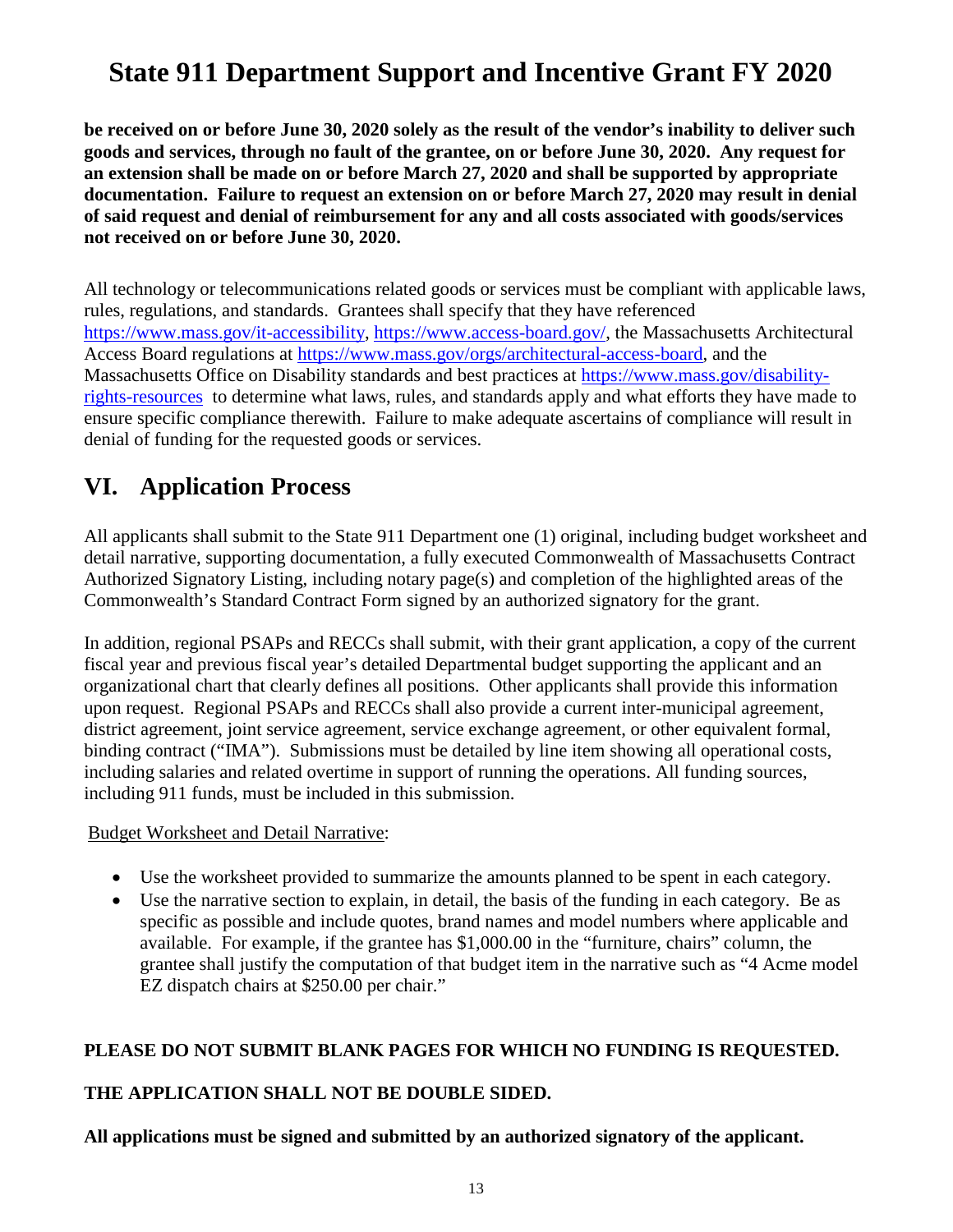All applications shall be mailed or hand-delivered to the address below. No applications will be accepted via fax or email. Original signatures are required.

#### **State 911 Department 151 Campanelli Drive, Suite A Middleborough, MA 02346**

#### **ALL GRANT APPLICATIONS MUST BE RECEIVED BY THE STATE 911 DEPARTMENT NO LATER THAN 5:00 P.M. ON FRIDAY, JANUARY 31, 2020.**

The State 911 Department reserves the right, in its sole discretion, to extend the application deadline.

#### <span id="page-13-0"></span>**VII. Grant Review and Selection Process**

The State 911 Department staff will review all applications and make selection recommendations to the Executive Director or his designee. The State 911 Department staff will use its best efforts to review grant applications and to take the following action within fifteen (15) business days of receipt of the grant application: 1) request additional information from the applicant in the event that the grant application is not complete; 2) recommend approval of the grant; or 3) recommend denial of the grant, in part or in its entirety. If the State 911 Department staff determines, based upon its review of the grant application, that the grant application is not complete, the State 911 Department will notify the applicant by telephone and/or e-mail of the need to provide additional information and will notify the applicant that such additional information shall be provided to the State 911 Department staff in order to complete the application. If the applicant fails to provide the requested information necessary to complete the application, the State 911 Department may consider the application closed and return the application to the applicant. If the application is closed and returned to the applicant, the applicant may resubmit the application, in which case the application will be considered a new application, and the review period will begin again.

Any denial of a grant application, in whole or in part, may be appealed to the Executive Director, or his designee, with supporting documentation. The Executive Director will use his best efforts to respond to the appeal within five (5) business days. All decisions of the Executive Director are final.

The State 911 Department reserves the right, in its sole discretion, to modify or extend any of the above timelines.

Adherence to the conditions detailed within the grant application package and other factors will be considered. These factors include:

- o A reasonable, properly completed budget and application;
- o Applicant's adherence to filing requirements of the PSAP/RECC Annual Certification of Compliance;
- o Applicant's adherence to MassGIS reporting and filing requirement;
- o Applicant's documentation of its due diligence to comply with MassGIS directive and any other issued directive; and
- o Applicant's adherence to grant guidelines and reporting requirements.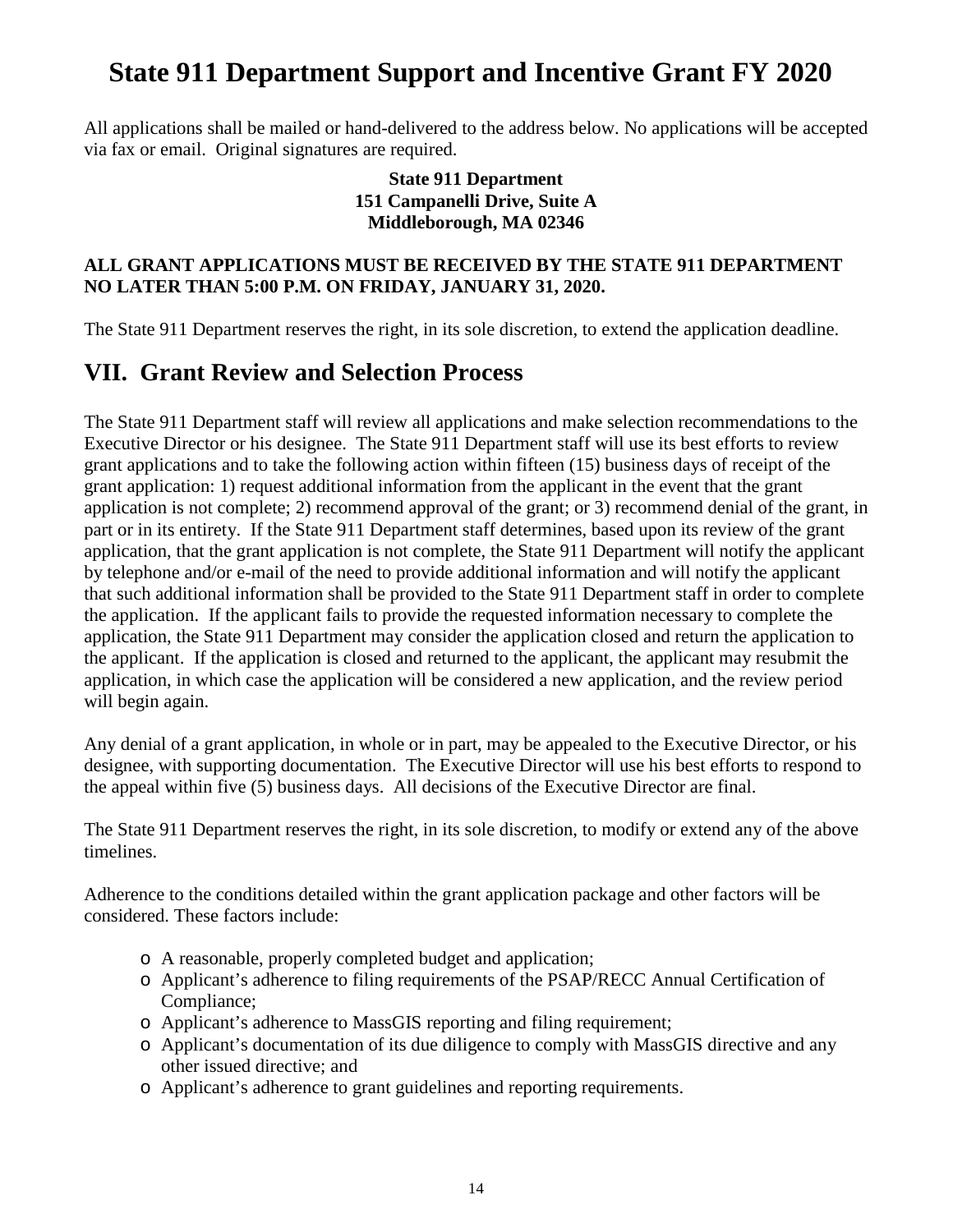#### <span id="page-14-0"></span>**VIII. Grant Funding Process**

Upon completion of the grant review process, the State 911 Department will enter into contracts with approved applicants. As of the effective date of the contract, the grantee can incur costs and seek reimbursement from the State 911 Department, provided that all award conditions have been satisfied.

In addition:

- Grantees are expected to provide MassGIS with the following information: 1) updated standardized parcel mapping that includes a current MassGIS extract from the assessor's database or, if the maps were not updated in the prior calendar year, a standardized extract from the assessor's database current as of January 1 of the calendar year of the grant application; and 2) timely notification of all new or changed addresses or notice that there have been no new or changed addresses. At a minimum, MassGIS shall be notified twice a year by the addressing authority of all new or changed addresses, or if there are no changes in the community. Regional PSAPs and RECCs are also expected to make reasonable efforts by communicating to their member municipalities that they must provide MassGIS with such information. Please note that funding under the State 911 Department Support and Incentive Grant shall not be awarded until the Grantee's compliance with the aforementioned requirement has been demonstrated, or as otherwise authorized by the State 911 Department's Executive Director. A list of PSAPs'/RECCs' compliance status can be found on the MassGIS website [\(https://www.mass.gov/orgs/massgis-bureau-of-geographic-information\)](https://www.mass.gov/orgs/massgis-bureau-of-geographic-information) under the section titled "What would you like to do". This list or other documentation demonstrating compliance shall be submitted as part of the PSAP's/RECC's application. Primary PSAPs, Regional PSAPs, Regional Secondary PSAPs, and RECCs should contact MassGIS via e-mail at [massgismail@mass.gov](mailto:massgismail@mass.gov) for assistance. Please note "911 Grant" in the subject line.
- Please note that funding under the State 911 Department Support and Incentive Grant shall not be awarded until the Grantee has received the State 911 Department's written approval of the Grantee's PSAP/RECC Annual Certification of Compliance Form.
- Grantee shall complete and submit with its application the State 911 Department's PSAP Contact Information Update Form.
- The State 911 Department will not reimburse for costs incurred prior to the effective date of the contract, except as requested by the applicant and approved by the State 911 Department, or as otherwise noted herein.
- All funding is subject to the availability of funds.
- Grantees shall maintain and retain accounting and other records of Program-related information as required by applicable state and local laws and regulations and are subject to examination, audit, and inspection by the State 911 Department and/or any other local, state, or federal agency that has appropriate jurisdictional authority.
- The State 911 Department reserves the right to withhold future grant funding and/or disqualify grantee from participating in future grant awards if any grant funds received by grantee are not properly accounted for, and/or if grantee fails to meet reporting requirements, including without limitation, reporting and/or certification requirements set forth in regulations and/or standards established by the State 911 Department.
- Should a Grantee withdraw from a regional project (through dissolution, termination, or amendment of the IMA, or otherwise), the State 911 Department reserves its rights to seek reimbursement (including from non-Grantees) of any and all grant funding disbursed to the Grantee.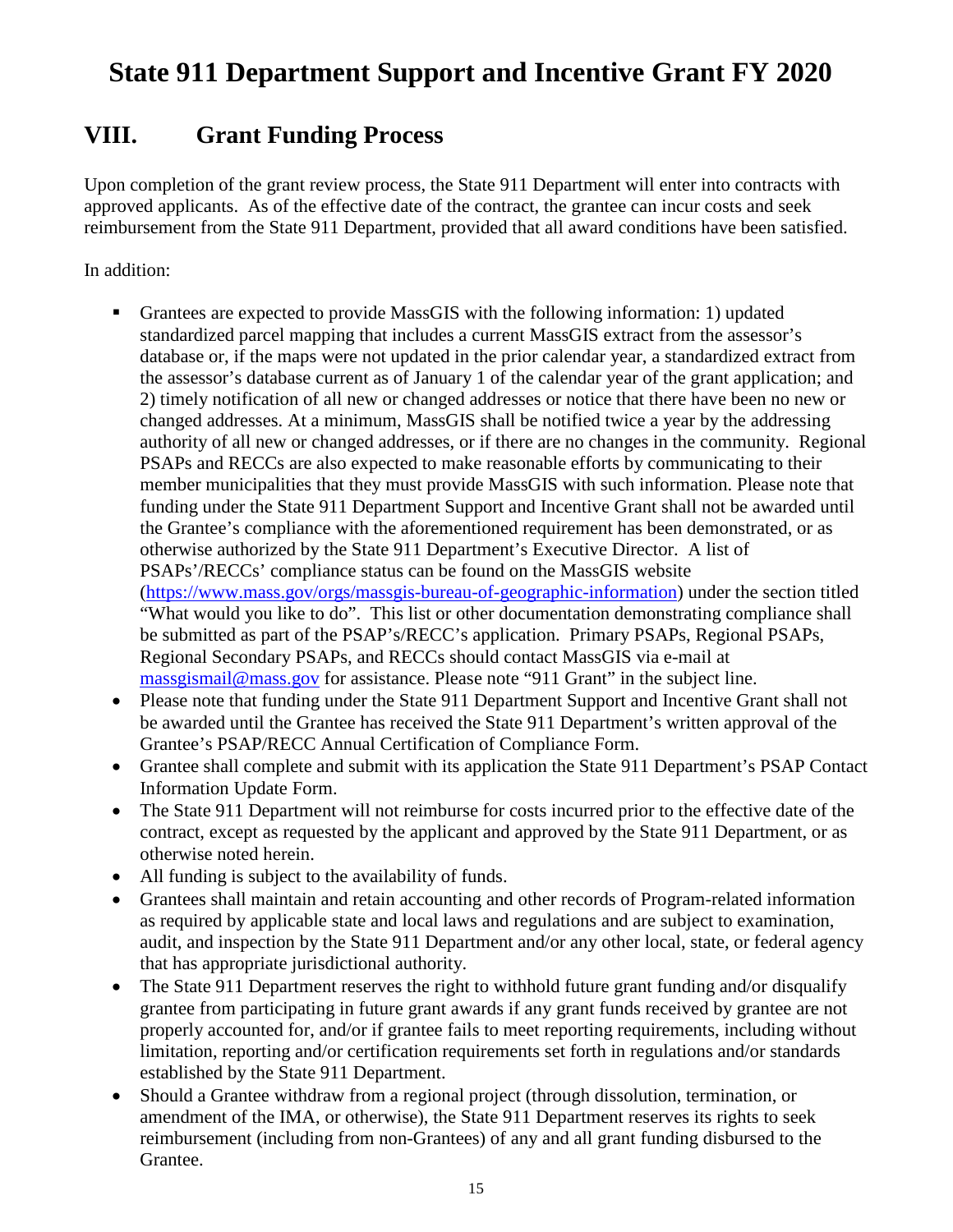- All goods and services shall be received on or before June 30, 2020, except as otherwise expressly noted herein.
- Any funding received for which goods and or services are not received on or before June 30, 2020 shall be promptly returned to the State 911 Department, unless otherwise approved by the State 911 Department.
- Funding of reimbursement requests received more than two (2) months after the close of the fiscal year under which costs were incurred cannot be guaranteed.
- Disposal of Equipment Purchased with Grant Funding: Grantees may replace and/or dispose of equipment purchased with funds under the State 911 Department grant programs only if such equipment has reached the end of its useful life, in accordance with the manufacturer's warranty or industry expected useful life, whichever is longer. Disposal shall comply with municipal guidelines, and equipment may be transferred to public entities for public municipal purposes only.

#### **Budget Modifications**

After contract execution, the grantee is permitted to reallocate not more than 25% of the total award amount between **approved** categories of use set forth in Section V. "Use of Funding" above for **approved items** without requesting prior approval from the State 911 Department. For example, if a PSAP is awarded a \$10,000 contract to fund \$5,000 in personnel costs (category A) and \$5,000 for dispatcher chairs (category E) and determines that reimbursement of additional personnel costs is warranted, it may reallocate \$2,500 (25% of the award) from category E to category A without receiving approval from the State 911 Department. The PSAP's new budget becomes \$7,500 for category A and \$2,500 for category E.

A grantee shall be permitted to reallocate funding through a budget modification when:

- 1) reallocation is between previously approved budget categories and approved items but exceeds 25% of the total contract award;
- 2) reallocation is for an item or quantity not previously approved that falls within a previously approved budget category; or
- 3) reallocation falls within a budget category not previously requested in the initial grant application.

Such budget modifications shall be subject to the prior written approval of the State 911 Department, and such approval shall be sought and obtained PRIOR to implementation of such reallocation or new budget items/expenses**.** 

Budget modification forms can be found at [www.mass.gov/e911.](http://www.mass.gov/e911) This form should be completed, signed by an authorized signatory and forwarded along with a brief narrative explaining the requested changes. Budget modifications along with requested narrative and quotes (if applicable) SHALL be mailed to:

#### **State 911 Department 151 Campanelli Drive, Suite A Middleborough, MA 02346**

Although the State 911 Department will endeavor to provide authorization or denial of authorization to the PSAP within ten (10) business days of the request, failure of the State 911 Department to respond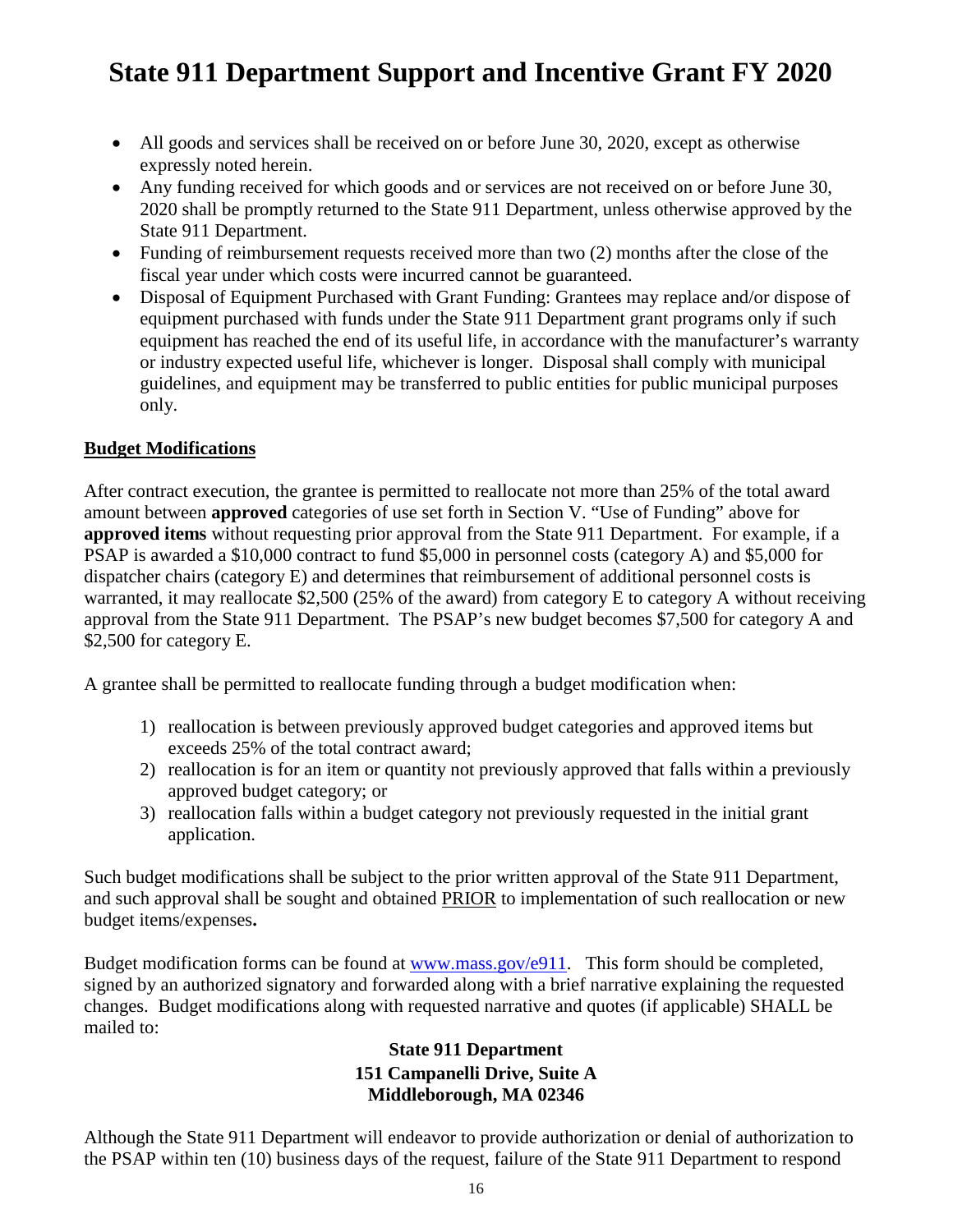within such ten (10) business days does not confer authorization. No authorization for reimbursement will be made without the prior express written approval of the State 911 Department.

#### **Grantees are strongly encouraged to submit final, year-end budget modification requests on or before March 27, 2020.**

The State 911 Department reserves the right, in its sole discretion, to modify or extend any of the above timelines.

#### **Reimbursement Process**

#### **A. Reimbursement for Expenses Incurred**

After contract execution, the grantee can incur costs and seek reimbursement from the Department. Approval of reimbursement at the time of contract execution is conditional on the reasonableness of the request and adequacy of documentation at the time funds are to be disbursed.

**Reimbursement requests should be submitted to the Department within thirty (30) days of the date on which the cost is incurred.** Failure to submit requests within the noted timeframe may result in a delay of the funding process as detailed above. Reimbursement requests must include expenditure and activity reports as well as supporting documentation, including but not limited to, copies of receipts, proof of payment and/or payroll records. All reimbursement requests shall be submitted within two (2) months of the contract end date. PSAPs are advised the Department is unable to guarantee funding for reimbursement requests received more than two (2) months after the close of the fiscal year under which costs were incurred.

For personnel costs, proof of payment shall include the individual name, pay period, pay date, rate of pay, number of hours paid and the total amount paid. As an example, the supporting documentation may be a copy of the payroll register/report from the city or town or copies of pay advices for the employee. Please note the payroll register/report does not need to segregate the "grant" costs, it simply needs to show payment to the individual for at least the amount of the requested reimbursement.

For vendor payments, proof of payment shall include the check/electronic funds transfer ("eft") number, the date of payment, the vendor name, and the amount of payment. As an example, the supporting documentation may be a copy of the check, cancelled check, or check warrant report. If the amount of the check is greater than the amount being requested, a breakdown of the payment should be provided to properly support the costs being requested.

All State 911 Department Program reimbursement forms will be made available at [www.mass.gov/e911.](http://www.mass.gov/e911) Reimbursement forms must be signed by an authorized signatory and submitted to the Department by mail. Electronic signatures or fax copies of these forms will not be accepted. Failure to comply with reporting requirements may result in non-reimbursement of funds or suspension of a grant award.

Please be sure to notify your Municipal Treasurer's/Finance Office as all payments will be issued to that office.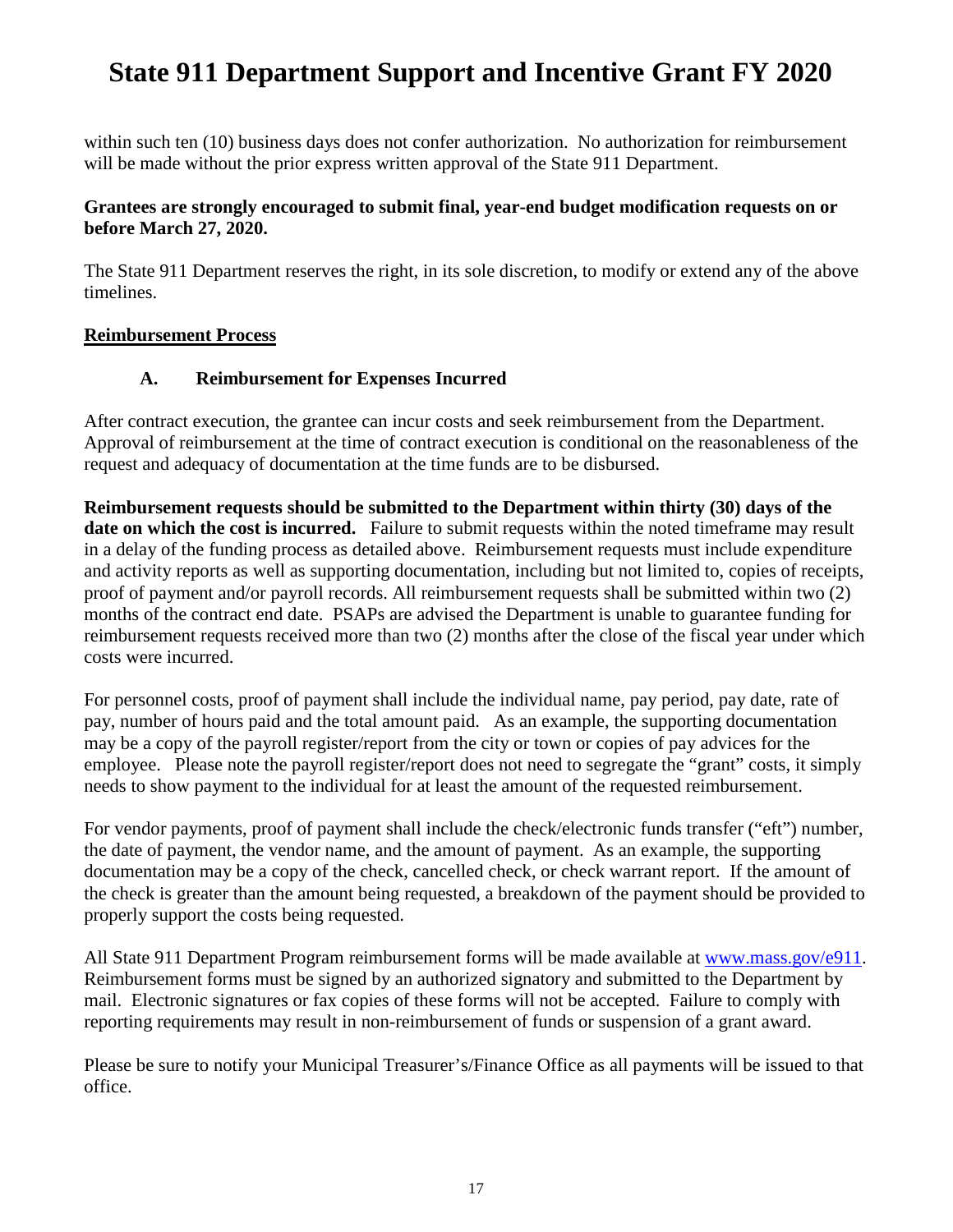#### **B. Release of Funding to Grantees for Anticipated Expenditures**

The Department recognizes that grantees may have budget limitations that do not permit them to make significant purchases or commit to personnel-related funding without adequate funds already in place. Therefore, the Department may disburse grant funds for anticipated expenditures as detailed below.

- Equipment/Services: Upon request of the grantee, anticipated expenditures may qualify for a disbursement of grant funds when: (1) the good/service is an approved budget item; (2) the good/service complies with all applicable purchasing policy, procedures, and regulations; (3) the good/service has been received/rendered; and (4) a valid invoice from the vendor documenting receipt of the goods/services is produced. Documentation, including but not limited to, bid documents (where applicable), product information, shipping documents and additional pertinent and available information will be required prior to release of funds. Additional documentation, including but not limited to, proof of payment and other pertinent and available documentation shall be submitted to the State 911 Department within fifteen (15) days of issuance of payment by the grantee to the vendor. The State 911 Department reserves the right to withhold and/or reduce future disbursements to a grantee who fails to comply with reporting requirements.
- Personnel: Funds may be disbursed, upon request of the grantee, to support anticipated new enhanced 911 telecommunicator personnel salary costs. Please see above Section V "Use of Funding" subsection A "Enhanced 911 telecommunicator personnel costs" for a detailed explanation of how grant funds may be used to support personnel costs. An initial disbursement equivalent to two months of salary costs may be made to the grantee. Personnel costs must be reconciled with the State 911 Department on a monthly basis. All subsequent disbursements will be made monthly in the amount of costs reconciled by the grantee. Pertinent and available documentation, including but not limited to, job postings, offer of employment, and scheduled start date, will be required prior to disbursement of any funds. Additional documentation, including but not limited to, detailed specific payroll records and other pertinent and available documentation shall be submitted monthly to the Department that provides proof that the disbursed funds were used to support the personnel costs as requested.
- State Agencies: In compliance with Massachusetts finance law and regulations, funds may be disbursed, up to twenty-five percent (25%), upon execution of an intergovernmental service agreement ("ISA") for state agencies hosting a PSAP. State agencies shall be required to submit the same level of documentation as detailed in Section VIII "Grant Funding Process" subsection A "Reimbursement for Expenses Incurred." Failure to submit documentation in compliance with these grant guidelines may result in suspension or cancellation of the ISA and/or delays in future funding. Expenses identified by the State 911 Department as ineligible under this grant shall be removed from the child account within ten (10) business days of receipt of notification of ineligible expenses.

The State 911 Department staff will review all reimbursement requests and make selection recommendations to the Executive Director or his designee. The State 911 Department staff will make its best efforts to review reimbursement requests and take action within thirty (30) business days of receipt of the reimbursement request.

The State 911 will provide a letter of explanation with all reimbursement requests that are returned to a grantee. The State 911 Department will also notify, via e-mail, the authorized signatory(ies) for a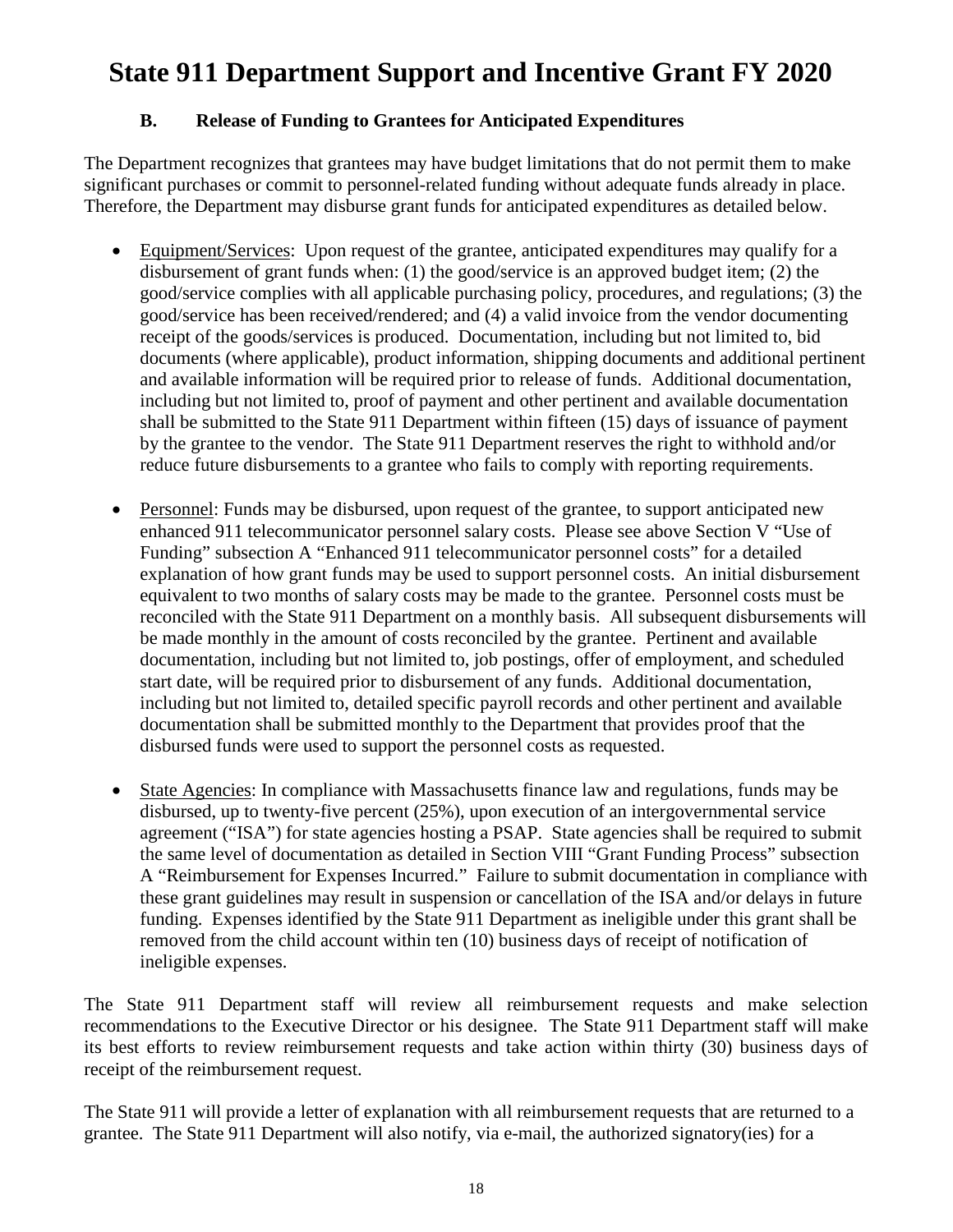grantee of all payments processed. In the event that a payment is processed for an amount less that that requested, the reason(s) for such reduction will be noted on the reimbursement forms that will be provided with the payment notification.

Any denial of a reimbursement request, in whole or in part, may be appealed to the Executive Director, or his designee, with supporting documentation. The Executive Director will use his best efforts to respond to the appeal within five (5) business days. All decisions of the Executive Director for reimbursement requests under the State 911 Department Support and Incentive Grant are final.

The State 911 Department reserves the right, in its sole discretion, to modify or extend any of the above timelines.

#### <span id="page-18-0"></span>**IX. Assistance**

**The Fiscal Year 2020 PSAP and RECC Support and Incentive Grants Application Package is available on the State 911 Department website at [www.mass.gov/e911.](http://www.mass.gov/e911)**

A sample application form is posted on the State 911 Department website at [www.mass.gov/e911.](http://www.mass.gov/e911)

For assistance, please contact Cindy Reynolds, the State 911 Grants Specialist at 508-821-7299 or [911DeptGrants@mass.gov.](mailto:911DeptGrants@mass.gov)

| <b>Name</b>       | <b>Resource</b>                                                      | <b>Contact</b><br><b>Number</b> | E-Mail                     |
|-------------------|----------------------------------------------------------------------|---------------------------------|----------------------------|
| Cindy Reynolds    | Questions regarding<br>application process, budget<br>modifications  | 508-821-7299                    | 911DeptGrants@mass.gov     |
| Michelle Hallahan | Questions regarding<br>eligibility and process for<br>reimbursements | 508-821-7216                    | Michelle.Hallahan@mass.gov |
| Karen Robitaille  | Grant Informational/Training<br><b>Sessions</b>                      | 508-821-7221                    | Karen.Robitaille@mass.gov  |

For additional assistance, please refer to the following State 911 Department contact list:

All applications shall be submitted to:

**State 911 Department 151 Campanelli Drive, Suite A Middleborough, MA 02346**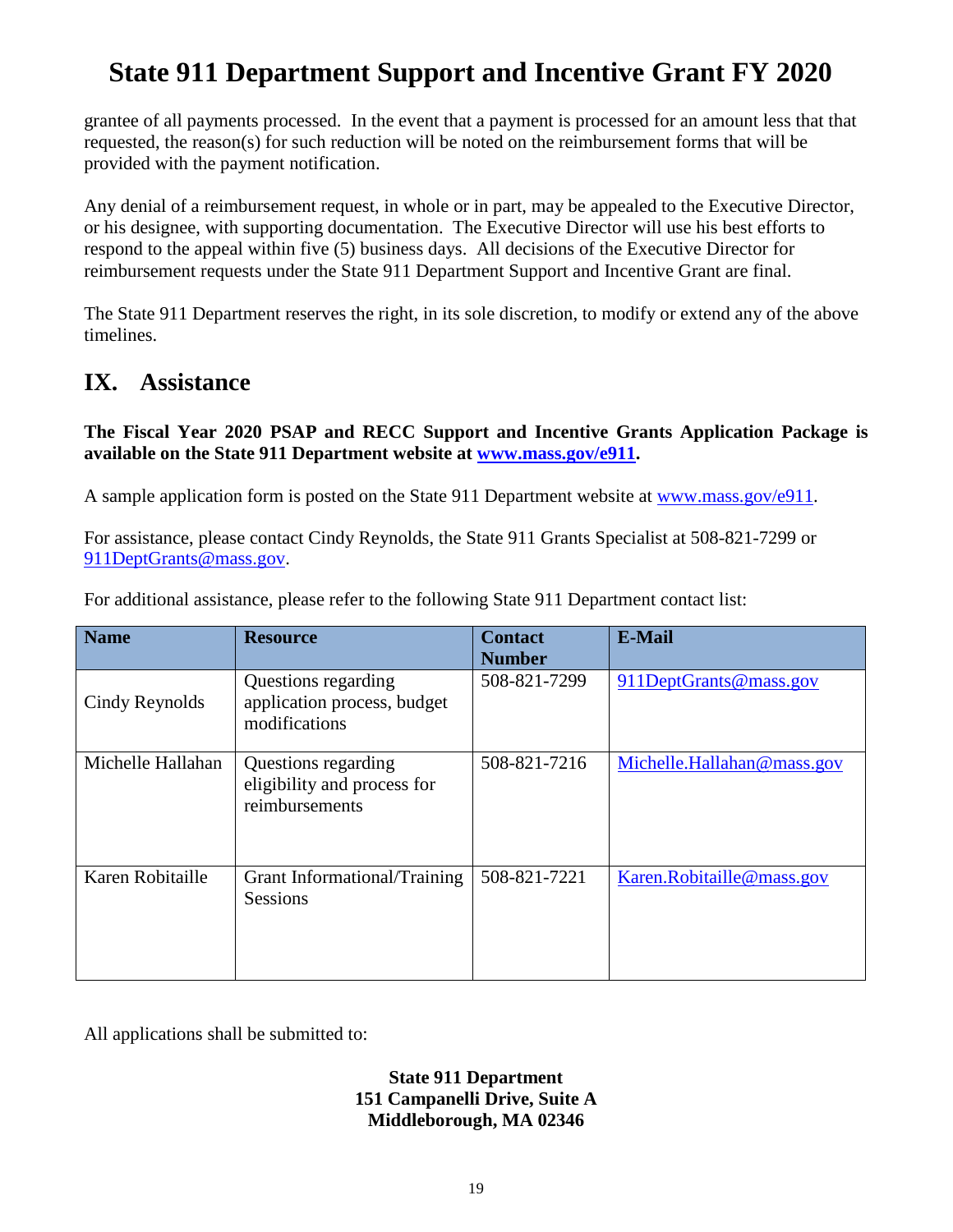### **APPENDIX A: AWARD AMOUNTS BY PSAP**

<span id="page-19-0"></span>

| <b>FY2020 Support &amp; Incentive Allocations</b> |                   |                |                           |               |                |             |       |    |             |  |
|---------------------------------------------------|-------------------|----------------|---------------------------|---------------|----------------|-------------|-------|----|-------------|--|
|                                                   | <b>Allocation</b> |                | <b>Wireless</b>           |               |                |             |       |    |             |  |
| <b>PSAP</b>                                       | <b>Amount</b>     | <b>Support</b> |                           | <b>Direct</b> | $\overline{2}$ | $3-9$       | $10+$ |    | <b>RECC</b> |  |
| <b>ABINGTON</b>                                   | \$37,651          | \$37,651       |                           |               |                |             |       |    |             |  |
| <b>ACTON</b>                                      | \$66,045          | \$53,545       | \$                        | 12,500        |                |             |       |    |             |  |
| <b>ACUSHNET</b>                                   | \$40,479          | \$27,979       | \$                        | 12,500        |                |             |       |    |             |  |
| <b>AGAWAM</b>                                     | \$95,999          | \$70,999       | \$                        | 25,000        |                |             |       |    |             |  |
| <b>AMHERST</b>                                    | \$109,023         | \$84,023       | \$                        | 25,000        |                |             |       |    |             |  |
| <b>ANDOVER</b>                                    | \$104,164         | \$79,164       | \$                        | 25,000        |                |             |       |    |             |  |
| <b>ARLINGTON</b>                                  | \$116,653         | \$91,653       | \$                        | 25,000        |                |             |       |    |             |  |
| <b>ASHBURNHAM</b>                                 | \$30,890          | \$18,390       | \$                        | 12,500        |                |             |       |    |             |  |
| <b>ASHBY</b>                                      | \$25,323          | \$12,823       | \$                        | 12,500        |                |             |       |    |             |  |
| <b>ASHLAND</b>                                    | \$44,376          | \$31,876       | \$                        | 12,500        |                |             |       |    |             |  |
| <b>ATTLEBORO</b>                                  | \$118,651         | \$93,651       | \$                        | 25,000        |                |             |       |    |             |  |
| <b>AUBURN</b>                                     | \$59,193          | \$46,693       | \$                        | 12,500        |                |             |       |    |             |  |
| <b>AVON</b>                                       | \$31,457          | \$18,957       | \$                        | 12,500        |                |             |       |    |             |  |
| <b>AYER</b>                                       | \$200,715         | \$39,803       | \$                        | 25,000        |                |             |       |    | \$135,912   |  |
| <b>BARNSTABLE (Town of)</b>                       | \$202,282         | \$177,282      | $\mathbf{\hat{s}}$        | 25,000        |                |             |       |    |             |  |
| <b>BARNSTABLE COUNTY</b>                          | \$2,433,529       | \$834,095      | \$                        | 100,000       |                | \$1,499,434 |       |    |             |  |
| <b>BEDFORD</b>                                    | \$47,975          | \$35,475       | \$                        | 12,500        |                |             |       |    |             |  |
| <b>BELCHERTOWN</b>                                | \$43,536          | \$31,036       | \$                        | 12,500        |                |             |       |    |             |  |
| <b>BELLINGHAM</b>                                 | \$51,948          | \$39,448       | \$                        | 12,500        |                |             |       |    |             |  |
| <b>BELMONT</b>                                    | \$68,040          | \$55,540       | \$                        | 12,500        |                |             |       |    |             |  |
| <b>BERKLEY</b>                                    | \$31,388          | \$18,888       | \$                        | 12,500        |                |             |       |    |             |  |
| <b>BERKSHIRE COUNTY</b>                           | \$1,235,085       | \$407,429      | \$                        | 50,000        |                |             |       | \$ | 777,656     |  |
| <b>BEVERLY</b>                                    | \$118,117         | \$93,117       | \$                        | 25,000        |                |             |       |    |             |  |
| <b>BILLERICA</b>                                  | \$107,238         | \$82,238       | \$                        | 25,000        |                |             |       |    |             |  |
| <b>BLACKSTONE</b>                                 | \$36,175          | \$23,675       | \$                        | 12,500        |                |             |       |    |             |  |
| <b>BOSTON</b>                                     | \$3,328,317       | \$3,253,317    | \$                        | 75,000        |                |             |       |    |             |  |
| <b>BOURNE</b>                                     | \$62,720          | \$50,220       | \$                        | 12,500        |                |             |       |    |             |  |
| <b>BOXBOROUGH</b>                                 | \$28,985          | \$16,485       | $\boldsymbol{\mathsf{s}}$ | 12,500        |                |             |       |    |             |  |
| <b>BOXFORD</b>                                    | \$36,245          | \$23,745       | \$                        | 12,500        |                |             |       |    |             |  |
| <b>BOYLSTON</b>                                   | \$27,610          | \$15,110       | \$                        | 12,500        |                |             |       |    |             |  |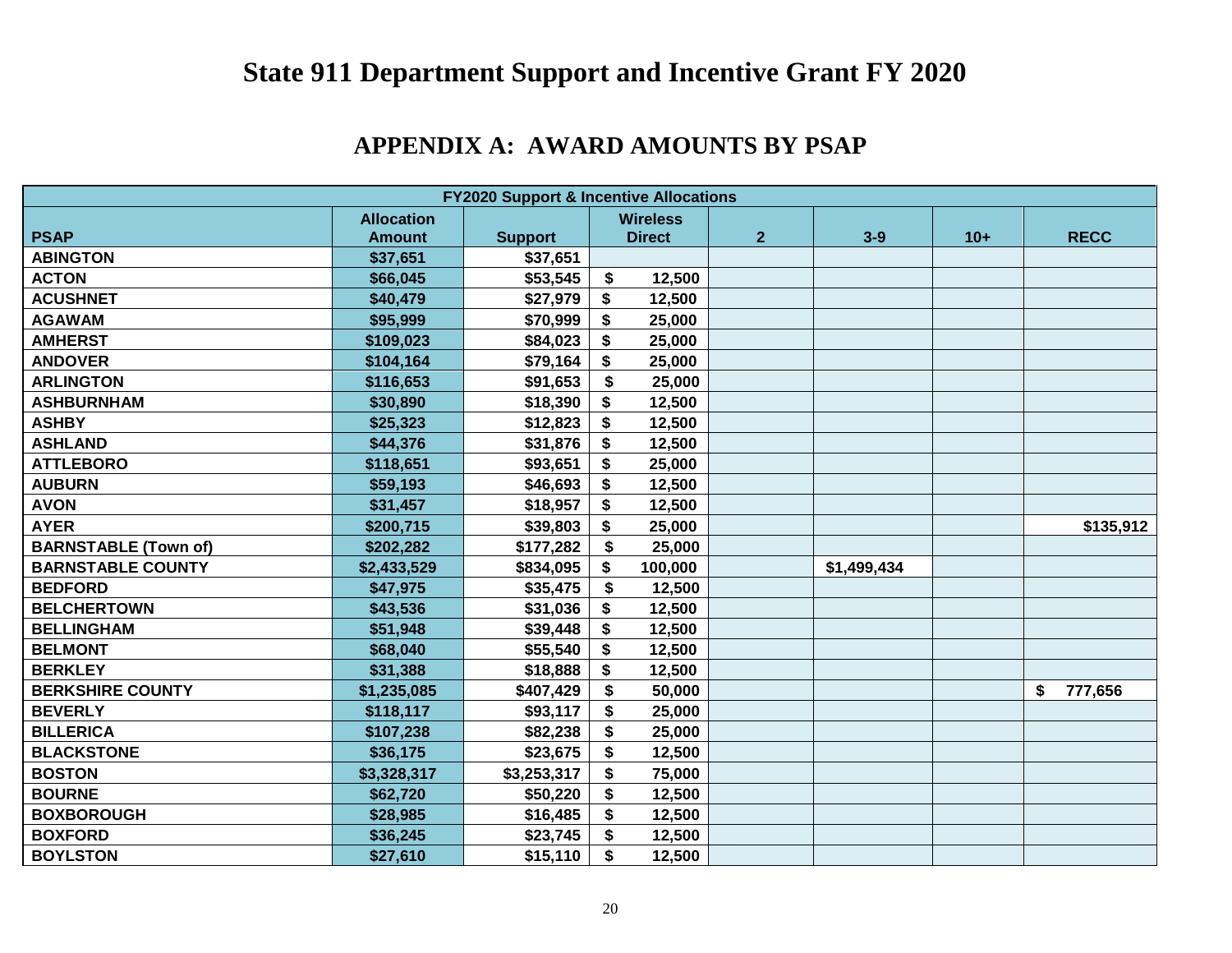|                         | <b>Allocation</b> |                | <b>Wireless</b> |                |         |       |               |
|-------------------------|-------------------|----------------|-----------------|----------------|---------|-------|---------------|
| <b>PSAP</b>             | <b>Amount</b>     | <b>Support</b> | <b>Direct</b>   | 2 <sup>1</sup> | $3 - 9$ | $10+$ | <b>RECC</b>   |
| <b>BRAINTREE</b>        | \$113,219         | \$88,219       | \$<br>25,000    |                |         |       |               |
| <b>BRIDGEWATER</b>      | \$78,914          | \$53,914       | \$<br>25,000    |                |         |       |               |
| <b>BROCKTON</b>         | \$365,586         | \$315,586      | \$<br>50,000    |                |         |       |               |
| <b>BROOKLINE</b>        | \$185,634         | \$135,634      | \$<br>50,000    |                |         |       |               |
| <b>BURLINGTON</b>       | \$73,521          | \$61,021       | \$<br>12,500    |                |         |       |               |
| <b>CAMBRIDGE</b>        | \$376,330         | \$301,330      | \$<br>75,000    |                |         |       |               |
| <b>CANTON</b>           | \$61,983          | \$49,483       | 12,500<br>\$    |                |         |       |               |
| <b>CARLISLE</b>         | \$31,256          | \$18,756       | 12,500<br>\$    |                |         |       |               |
| <b>CARVER</b>           | \$44,496          | \$31,996       | 12,500<br>\$    |                |         |       |               |
| <b>CHARLTON</b>         | \$48,805          | \$36,305       | \$<br>12,500    |                |         |       |               |
| <b>CHELMSFORD</b>       | \$102,902         | \$77,902       | 25,000<br>\$    |                |         |       |               |
| <b>CHELSEA</b>          | \$151,639         | \$126,639      | 25,000<br>\$    |                |         |       |               |
| <b>CHICOPEE</b>         | \$208,747         | \$158,747      | 50,000<br>S     |                |         |       |               |
| <b>CLINTON</b>          | \$42,161          | \$29,661       | 12,500<br>S     |                |         |       |               |
| <b>CONCORD</b>          | \$59,331          | \$46,831       | 12,500<br>S     |                |         |       |               |
| <b>DALTON</b>           | \$153,132         | \$25,005       | \$<br>25,000    |                |         |       | \$<br>103,127 |
| <b>DANVERS</b>          | \$94,914          | \$69,914       | \$<br>25,000    |                |         |       |               |
| <b>DARTMOUTH</b>        | \$112,925         | \$87,925       | \$<br>25,000    |                |         |       |               |
| <b>DEDHAM</b>           | \$80,506          | \$68,006       | 12,500<br>\$    |                |         |       |               |
| <b>DENNIS</b>           | \$58,372          | \$45,872       | \$<br>12,500    |                |         |       |               |
| <b>DIGHTON</b>          | \$33,177          | \$20,677       | \$<br>12,500    |                |         |       |               |
| <b>DOUGLAS</b>          | \$34,684          | \$22,184       | 12,500<br>\$    |                |         |       |               |
| <b>DOVER</b>            | \$30,244          | \$17,744       | 12,500<br>\$    |                |         |       |               |
| <b>DRACUT</b>           | \$85,857          | \$60,857       | \$<br>25,000    |                |         |       |               |
| <b>DUKES COUNTY</b>     | \$739,557         | \$146,306      | 150,000<br>\$   |                |         |       | 443,251<br>\$ |
| <b>DUXBURY RECC</b>     | \$407,120         | \$66,540       | \$<br>50,000    |                |         |       | \$<br>290,580 |
| <b>EAST BRIDGEWATER</b> | \$43,419          | \$30,919       | \$<br>12,500    |                |         |       |               |
| <b>EAST LONGMEADOW</b>  | \$56,086          | \$43,586       | \$<br>12,500    |                |         |       |               |
| <b>EASTHAM</b>          | \$32,895          | \$20,395       | \$<br>12,500    |                |         |       |               |
| <b>EASTHAMPTON</b>      | \$55,182          | \$42,682       | \$<br>12,500    |                |         |       |               |
| <b>EASTON</b>           | \$49,687          | \$49,687       |                 |                |         |       |               |
| <b>EVERETT</b>          | \$141,715         | \$116,715      | \$<br>25,000    |                |         |       |               |
| <b>FAIRHAVEN</b>        | \$57,962          | \$45,462       | \$<br>12,500    |                |         |       |               |
| <b>FALL RIVER</b>       | \$337,848         | \$287,848      | \$<br>50,000    |                |         |       |               |
| <b>FITCHBURG</b>        | \$140,227         | \$115,227      | \$<br>25,000    |                |         |       |               |
| <b>FRAMINGHAM</b>       | \$225,774         | \$175,774      | \$<br>50,000    |                |         |       |               |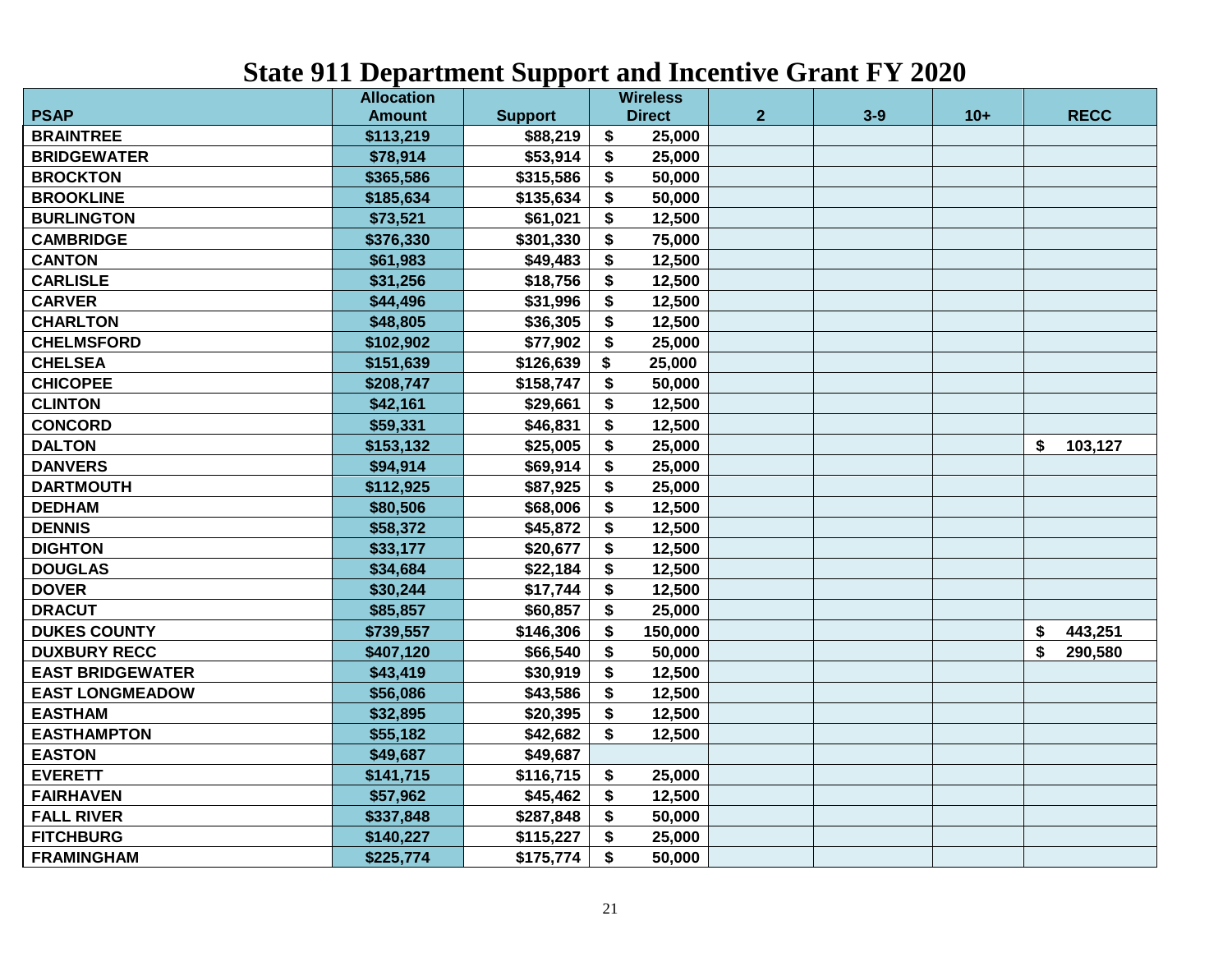|                                | <b>Allocation</b> |                | <b>Wireless</b> |                |         |       |               |
|--------------------------------|-------------------|----------------|-----------------|----------------|---------|-------|---------------|
| <b>PSAP</b>                    | <b>Amount</b>     | <b>Support</b> | <b>Direct</b>   | $\overline{2}$ | $3 - 9$ | $10+$ | <b>RECC</b>   |
| <b>FREETOWN</b>                | \$40,426          | \$27,926       | \$<br>12,500    |                |         |       |               |
| <b>GARDNER</b>                 | \$61,439          | \$48,939       | \$<br>12,500    |                |         |       |               |
| <b>GEORGETOWN</b>              | \$34,234          | \$21,734       | \$<br>12,500    |                |         |       |               |
| <b>GLOUCESTER</b>              | \$86,795          | \$61,795       | \$<br>25,000    |                |         |       |               |
| <b>GRAFTON</b>                 | \$55,158          | \$42,658       | 12,500<br>\$    |                |         |       |               |
| <b>GRANBY</b>                  | \$32,093          | \$19,593       | \$<br>12,500    |                |         |       |               |
| <b>GREAT BARRINGTON</b>        | \$44,133          | \$31,633       | \$<br>12,500    |                |         |       |               |
| <b>GREENFIELD</b>              | \$67,107          | \$54,607       | \$<br>12,500    |                |         |       |               |
| <b>GROTON</b>                  | \$265,994         | \$33,469       | 25,000<br>\$    |                |         |       | \$<br>207,525 |
| <b>GROVELAND</b>               | \$31,080          | \$18,580       | 12,500<br>S     |                |         |       |               |
| <b>HADLEY</b>                  | \$36,656          | \$24,156       | \$<br>12,500    |                |         |       |               |
| <b>HAMILTON</b>                | \$27,501          | \$15,001       | 12,500<br>S     |                |         |       |               |
| <b>HAMPDEN</b>                 | \$28,537          | \$16,037       | 12,500<br>\$    |                |         |       |               |
| <b>HANOVER</b>                 | \$49,660          | \$37,160       | 12,500<br>\$    |                |         |       |               |
| <b>HANSON</b>                  | \$40,418          | \$27,918       | \$<br>12,500    |                |         |       |               |
| <b>HAVERHILL</b>               | \$208,949         | \$158,949      | \$<br>50,000    |                |         |       |               |
| <b>HOLLISTON</b>               | \$37,710          | \$25,210       | \$<br>12,500    |                |         |       |               |
| <b>HOLYOKE</b>                 | \$175,400         | \$150,400      | \$<br>25,000    |                |         |       |               |
| <b>HOPKINTON</b>               | \$41,149          | \$28,649       | 12,500<br>\$    |                |         |       |               |
| <b>HUDSON</b>                  | \$52,460          | \$39,960       | \$<br>12,500    |                |         |       |               |
| <b>IPSWICH</b>                 | \$46,812          | \$34,312       | \$<br>12,500    |                |         |       |               |
| <b>KINGSTON</b>                | \$47,855          | \$35,355       | \$<br>12,500    |                |         |       |               |
| <b>LAKEVILLE</b>               | \$40,804          | \$28,304       | \$<br>12,500    |                |         |       |               |
| <b>LAWRENCE</b>                | \$293,636         | \$243,636      | \$<br>50,000    |                |         |       |               |
| <b>LEOMINSTER</b>              | \$125,216         | \$100,216      | \$<br>25,000    |                |         |       |               |
| <b>LEXINGTON</b>               | \$102,205         | \$77,205       | \$<br>25,000    |                |         |       |               |
| <b>LINCOLN</b>                 | \$33,578          | \$21,078       | \$<br>12,500    |                |         |       |               |
| <b>LITTLETON</b>               | \$37,995          | \$25,495       | \$<br>12,500    |                |         |       |               |
| <b>LONGMEADOW</b>              | \$53,898          | \$41,398       | \$<br>12,500    |                |         |       |               |
| <b>LOWELL</b>                  | \$367,060         | \$292,060      | \$<br>75,000    |                |         |       |               |
| <b>LUDLOW</b>                  | \$60,651          | \$48,151       | \$<br>12,500    |                |         |       |               |
| <b>LYNN</b>                    | \$794,178         | \$351,372      | \$<br>150,000   | \$292,806      |         |       |               |
| <b>LYNN REGIONAL SECONDARY</b> | \$167,287         | \$167,287      |                 |                |         |       |               |
| <b>LYNNFIELD</b>               | \$43,486          | \$30,986       | \$<br>12,500    |                |         |       |               |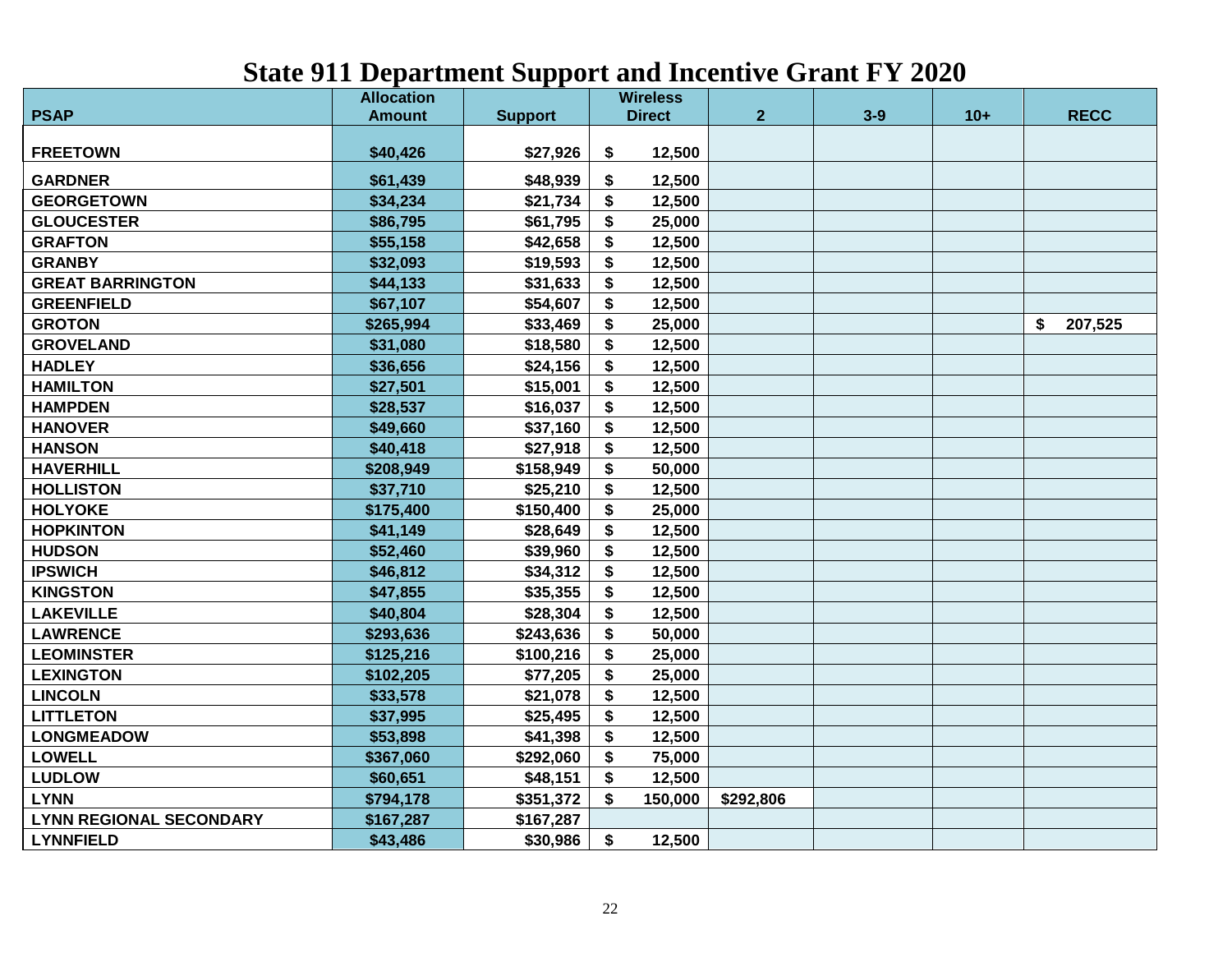|                                   | <b>Allocation</b> |                |    | <b>Wireless</b> |                |           |       |               |
|-----------------------------------|-------------------|----------------|----|-----------------|----------------|-----------|-------|---------------|
| <b>PSAP</b>                       | <b>Amount</b>     | <b>Support</b> |    | <b>Direct</b>   | $\overline{2}$ | $3 - 9$   | $10+$ | <b>RECC</b>   |
| <b>MALDEN</b>                     | \$195,332         | \$145,332      | \$ | 50,000          |                |           |       |               |
| <b>MANCHESTER</b>                 | \$23,374          | \$10,874       | \$ | 12,500          |                |           |       |               |
| <b>MARBLEHEAD</b>                 | \$60,599          | \$48,099       | \$ | 12,500          |                |           |       |               |
| <b>MARION</b>                     | \$30,059          | \$17,559       | \$ | 12,500          |                |           |       |               |
| <b>MARLBOROUGH</b>                | \$124,805         | \$99,805       | \$ | 25,000          |                |           |       |               |
| <b>MARSHFIELD</b>                 | \$80,156          | \$55,156       | \$ | 25,000          |                |           |       |               |
| <b>MATTAPOISETT</b>               | \$31,692          | \$19,192       | \$ | 12,500          |                |           |       |               |
| <b>MAYNARD</b>                    | \$32,439          | \$19,939       | \$ | 12,500          |                |           |       |               |
| <b>MEDFIELD</b>                   | \$41,845          | \$29,345       | \$ | 12,500          |                |           |       |               |
| <b>MEDFORD</b>                    | \$177,559         | \$127,559      | \$ | 50,000          |                |           |       |               |
| <b>MEDWAY</b>                     | \$42,694          | \$30,194       | \$ | 12,500          |                |           |       |               |
| <b>MELROSE</b>                    | \$81,187          | \$56,187       | \$ | 25,000          |                |           |       |               |
| <b>MENDON</b>                     | \$164,710         | \$18,456       | \$ | 25,000          |                |           |       | \$<br>121,254 |
| <b>MERRIMAC</b>                   | \$30,971          | \$18,471       | S. | 12,500          |                |           |       |               |
| <b>METACOMET EMER. COMM. CTR.</b> | \$679,953         | \$163,644      | \$ | 100,000         |                |           |       | \$<br>416,309 |
| <b>METHUEN</b>                    | \$134,611         | \$109,611      | \$ | 25,000          |                |           |       |               |
| <b>METRO NORTH</b>                | \$963,725         | \$239,160      | \$ | 100,000         |                |           |       | \$<br>624,565 |
| <b>MIDDLEBORO</b>                 | \$66,402          | \$53,902       | \$ | 12,500          |                |           |       |               |
| <b>MILFORD</b>                    | \$96,012          | \$71,012       | \$ | 25,000          |                |           |       |               |
| <b>MILLBURY</b>                   | \$49,556          | \$37,056       | \$ | 12,500          |                |           |       |               |
| <b>MILLIS</b>                     | \$34,389          | \$21,889       | \$ | 12,500          |                |           |       |               |
| <b>MILTON</b>                     | \$90,400          | \$65,400       | \$ | 25,000          |                |           |       |               |
| <b>MONSON</b>                     | \$36,660          | \$24,160       | \$ | 12,500          |                |           |       |               |
| <b>MONTAGUE</b>                   | \$34,292          | \$21,792       | \$ | 12,500          |                |           |       |               |
| <b>NAHANT</b>                     | \$26,080          | \$13,580       | \$ | 12,500          |                |           |       |               |
| <b>NANTUCKET*</b>                 | \$87,500          | \$75,000       | \$ | 12,500          |                |           |       |               |
| <b>NASHOBA VALLEY RDD</b>         | \$644,020         | \$121,426      | \$ | 50,000          |                |           |       | \$<br>472,594 |
| <b>NATICK</b>                     | \$104,476         | \$79,476       | \$ | 25,000          |                |           |       |               |
| <b>NEEDHAM</b>                    | \$84,894          | \$59,894       | \$ | 25,000          |                |           |       |               |
| <b>NEW BEDFORD</b>                | \$415,038         | \$365,038      | \$ | 50,000          |                |           |       |               |
| <b>NEW BRAINTREE MSP</b>          | \$434,420         | \$78,160       | \$ | 50,000          |                |           |       | \$<br>306,260 |
| <b>NEWBURY</b>                    | \$31,908          | \$19,408       | \$ | 12,500          |                |           |       |               |
| <b>NEWBURYPORT</b>                | \$50,366          | \$37,866       | \$ | 12,500          |                |           |       |               |
| <b>NEWTON</b>                     | \$240,930         | \$190,930      | \$ | 50,000          |                |           |       |               |
| <b>NORFOLK COUNTY CONTROL</b>     | \$623,343         | \$145,641      | \$ | 100,000         |                | \$377,702 |       |               |
| <b>NORTH ADAMS</b>                | \$311,014         | \$52,388       | \$ | 25,000          |                |           |       | \$<br>233,626 |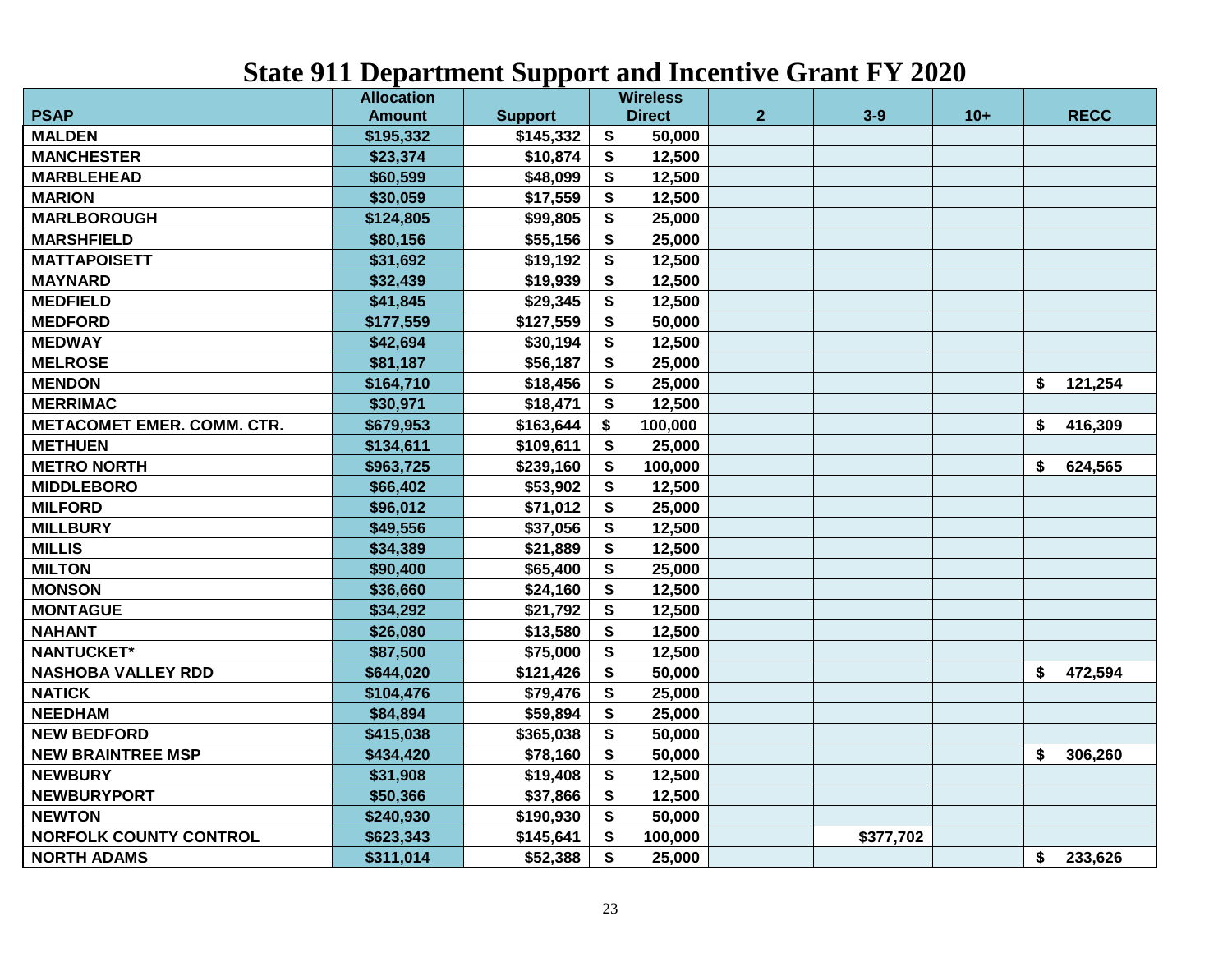|                            | <b>Allocation</b> |                | <b>Wireless</b>                     |                |       |           |               |
|----------------------------|-------------------|----------------|-------------------------------------|----------------|-------|-----------|---------------|
| <b>PSAP</b>                | <b>Amount</b>     | <b>Support</b> | <b>Direct</b>                       | $\overline{2}$ | $3-9$ | $10+$     | <b>RECC</b>   |
| <b>NORTH ANDOVER</b>       | \$93,716          | \$68,716       | \$<br>25,000                        |                |       |           |               |
| <b>NORTH ATTLEBOROUGH</b>  | \$82,078          | \$57,078       | \$<br>25,000                        |                |       |           |               |
| <b>NORTH READING</b>       | \$42,703          | \$30,203       | \$<br>12,500                        |                |       |           |               |
| <b>NORTHAMPTON</b>         | \$119,022         | \$94,022       | \$<br>25,000                        |                |       |           |               |
| <b>NORTHBOROUGH</b>        | \$49,431          | \$36,931       | \$<br>12,500                        |                |       |           |               |
| <b>NORTHBRIDGE</b>         | \$45,586          | \$33,086       | \$<br>12,500                        |                |       |           |               |
| <b>NORTON</b>              | \$43,618          | \$43,618       |                                     |                |       |           |               |
| <b>NORWOOD</b>             | \$94,026          | \$69,026       | \$<br>25,000                        |                |       |           |               |
| <b>OXFORD</b>              | \$51,570          | \$39,070       | \$<br>12,500                        |                |       |           |               |
| <b>PALMER</b>              | \$50,276          | \$37,776       | \$<br>12,500                        |                |       |           |               |
| <b>PAXTON</b>              | \$28,895          | \$16,395       | \$<br>12,500                        |                |       |           |               |
| <b>PEABODY</b>             | \$168,478         | \$118,478      | \$<br>50,000                        |                |       |           |               |
| <b>PEMBROKE</b>            | \$51,204          | \$38,704       | \$<br>12,500                        |                |       |           |               |
| <b>PEPPERELL</b>           | \$40,264          | \$27,764       | \$<br>12,500                        |                |       |           |               |
| <b>PITTSFIELD</b>          | \$174,190         | \$149,190      | \$<br>25,000                        |                |       |           |               |
| <b>PLYMOUTH</b>            | \$178,597         | \$128,597      | \$<br>50,000                        |                |       |           |               |
| <b>PROVINCETOWN</b>        | \$30,247          | \$17,747       | \$<br>12,500                        |                |       |           |               |
| <b>QUINCY</b>              | \$283,743         | \$233,743      | \$<br>50,000                        |                |       |           |               |
| <b>RANDOLPH</b>            | \$99,913          | \$74,913       | \$<br>25,000                        |                |       |           |               |
| <b>RAYNHAM</b>             | \$45,801          | \$33,301       | \$<br>12,500                        |                |       |           |               |
| <b>READING</b>             | \$68,078          | \$55,578       | \$<br>12,500                        |                |       |           |               |
| <b>REHOBOTH</b>            | \$41,199          | \$28,699       | \$<br>12,500                        |                |       |           |               |
| <b>ROCKPORT</b>            | \$34,188          | \$21,688       | \$<br>12,500                        |                |       |           |               |
| <b>ROWLEY</b>              | \$30,672          | \$18,172       | \$<br>12,500                        |                |       |           |               |
| <b>RUTLAND</b>             | \$350,738         | \$62,963       | \$<br>25,000                        |                |       |           | \$<br>262,775 |
| <b>SALEM</b>               | \$139,507         | \$114,507      | \$<br>25,000                        |                |       |           |               |
| <b>SALISBURY</b>           | \$33,284          | \$20,784       | \$<br>12,500                        |                |       |           |               |
| <b>SANDWICH</b>            | \$58,614          | \$46,114       | \$<br>12,500                        |                |       |           |               |
| <b>SAUGUS</b>              | \$97,955          | \$72,955       | \$<br>25,000                        |                |       |           |               |
| <b>SCITUATE</b>            | \$48,576          | \$36,076       | $\boldsymbol{\mathsf{s}}$<br>12,500 |                |       |           |               |
| <b>SEEKONK</b>             | \$49,841          | \$37,341       | \$<br>12,500                        |                |       |           |               |
| <b>SHARON</b>              | \$47,059          | \$34,559       | 12,500<br>\$                        |                |       |           |               |
| <b>SHELBURNE FALLS MSP</b> | \$781,993         | \$144,649      | \$<br>50,000                        |                |       | \$587,344 |               |
| <b>SHERBORN</b>            | \$29,134          | \$16,634       | \$<br>12,500                        |                |       |           |               |
| <b>SHREWSBURY</b>          | \$100,410         | \$75,410       | \$<br>25,000                        |                |       |           |               |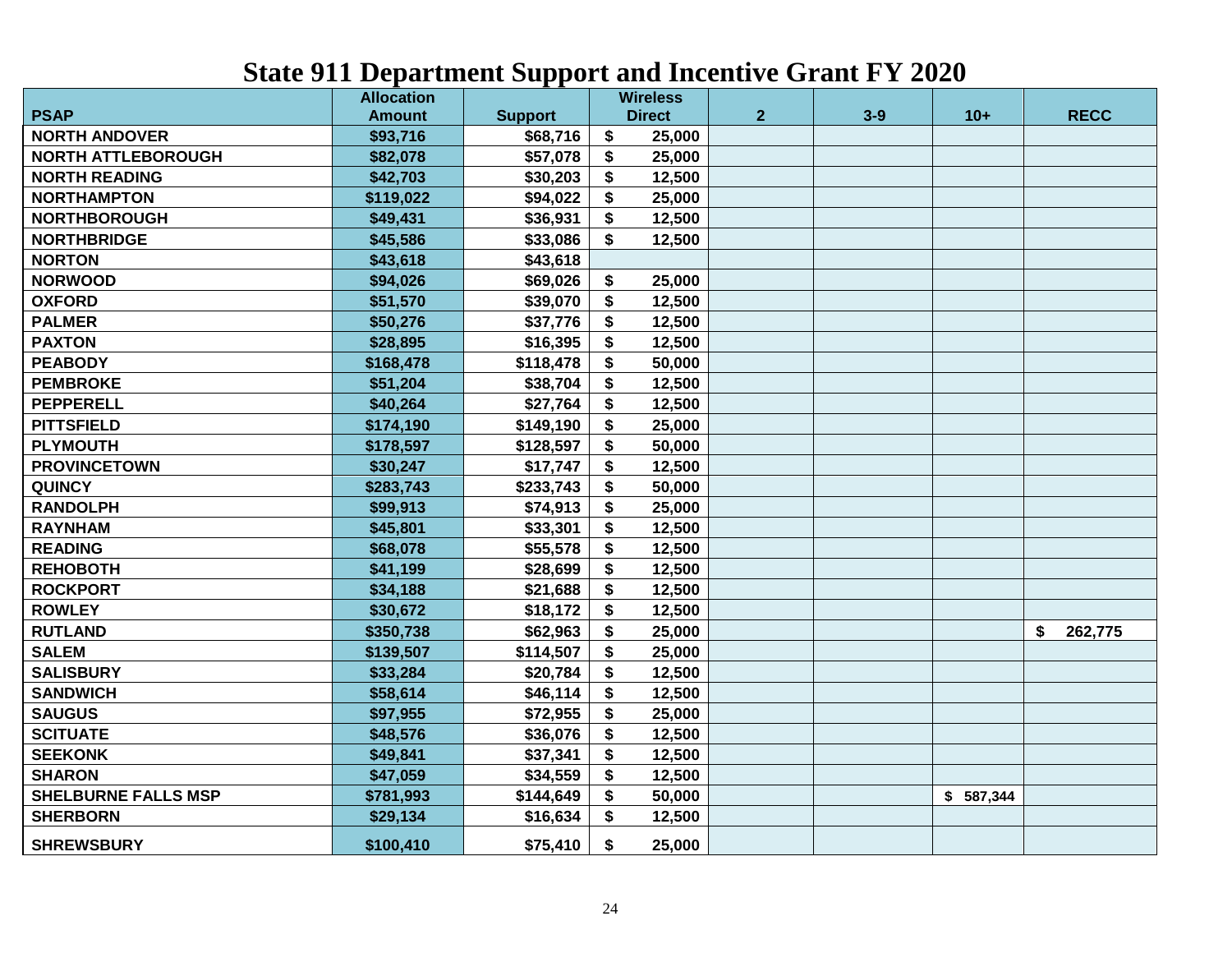|                                | <b>Allocation</b> |                |    | <b>Wireless</b> |                |         |       |               |
|--------------------------------|-------------------|----------------|----|-----------------|----------------|---------|-------|---------------|
| <b>PSAP</b>                    | <b>Amount</b>     | <b>Support</b> |    | <b>Direct</b>   | 2 <sup>1</sup> | $3 - 9$ | $10+$ | <b>RECC</b>   |
| <b>SOMERSET</b>                | \$58,101          | \$45,601       | \$ | 12,500          |                |         |       |               |
| <b>SOMERVILLE</b>              | \$236,976         | \$186,976      | \$ | 50,000          |                |         |       |               |
| SOUTHEASTERN MA REG. 911 DIST. | \$465,409         | \$87,030       |    |                 |                |         |       | \$<br>378,379 |
| <b>SOUTH HADLEY</b>            | \$57,082          | \$44,582       | \$ | 12,500          |                |         |       |               |
| <b>SOUTH SHORE RECC</b>        | \$797,667         | \$151,064      | \$ | 100,000         |                |         |       | \$<br>546,603 |
| SOUTH WORCESTER CTY RECC       | \$482,943         | \$100,387      | \$ | 50,000          |                |         |       | \$<br>332,556 |
| <b>SOUTHAMPTON</b>             | \$30,807          | \$18,307       | \$ | 12,500          |                |         |       |               |
| <b>SOUTHBOROUGH</b>            | \$40,160          | \$27,660       | \$ | 12,500          |                |         |       |               |
| <b>SOUTHBRIDGE</b>             | \$57,452          | \$44,952       | \$ | 12,500          |                |         |       |               |
| <b>SOUTHWICK</b>               | \$40,648          | \$28,148       | S  | 12,500          |                |         |       |               |
| <b>SPENCER</b>                 | \$48,780          | \$36,280       | \$ | 12,500          |                |         |       |               |
| <b>SPRINGFIELD</b>             | \$738,262         | \$663,262      | S  | 75,000          |                |         |       |               |
| <b>STERLING</b>                | \$34,404          | \$21,904       | S  | 12,500          |                |         |       |               |
| <b>STONEHAM</b>                | \$65,420          | \$52,920       | S  | 12,500          |                |         |       |               |
| <b>STOUGHTON</b>               | \$87,902          | \$62,902       | S  | 25,000          |                |         |       |               |
| <b>STOW</b>                    | \$31,689          | \$19,189       | S  | 12,500          |                |         |       |               |
| <b>STURBRIDGE</b>              | \$41,506          | \$29,006       | \$ | 12,500          |                |         |       |               |
| <b>SUDBURY</b>                 | \$47,870          | \$35,370       | \$ | 12,500          |                |         |       |               |
| <b>SUTTON</b>                  | \$36,396          | \$23,896       | \$ | 12,500          |                |         |       |               |
| <b>SWANSEA</b>                 | \$49,081          | \$36,581       | \$ | 12,500          |                |         |       |               |
| <b>TAUNTON</b>                 | \$203,728         | \$153,728      | \$ | 50,000          |                |         |       |               |
| <b>TEMPLETON</b>               | \$167,445         | \$41,350       | \$ | 25,000          |                |         |       | \$<br>101,095 |
| <b>TEWKSBURY</b>               | \$96,660          | \$71,660       | \$ | 25,000          |                |         |       |               |
| <b>TRURO</b>                   | \$25,516          | \$13,016       | \$ | 12,500          |                |         |       |               |
| <b>TYNGSBOROUGH</b>            | \$40,372          | \$27,872       | \$ | 12,500          |                |         |       |               |
| <b>UPTON</b>                   | \$195,716         | \$33,445       | \$ | 25,000          | \$137,271      |         |       |               |
| <b>UXBRIDGE</b>                | \$47,890          | \$35,390       | Ŝ. | 12,500          |                |         |       |               |
| <b>WACHUSETTS RECC</b>         | \$334,124         | \$79,460       | \$ | 50,000          |                |         |       | \$<br>204,664 |
| <b>WAKEFIELD</b>               | \$71,416          | \$58,916       | \$ | 12,500          |                |         |       |               |
| <b>WALPOLE</b>                 | \$68,858          | \$56,358       | \$ | 12,500          |                |         |       |               |
| <b>WALTHAM</b>                 | \$152,176         | \$152,176      |    |                 |                |         |       |               |
| <b>WARE</b>                    | \$37,503          | \$25,003       | \$ | 12,500          |                |         |       |               |
| <b>WAREHAM</b>                 | \$70,723          | \$58,223       | \$ | 12,500          |                |         |       |               |
| <b>WATERTOWN</b>               | \$106,507         | \$81,507       | \$ | 25,000          |                |         |       |               |
| <b>WAYLAND</b>                 | \$45,413          | \$32,913       | \$ | 12,500          |                |         |       |               |
| <b>WELLESLEY</b>               | \$86,359          | \$61,359       | \$ | 25,000          |                |         |       |               |